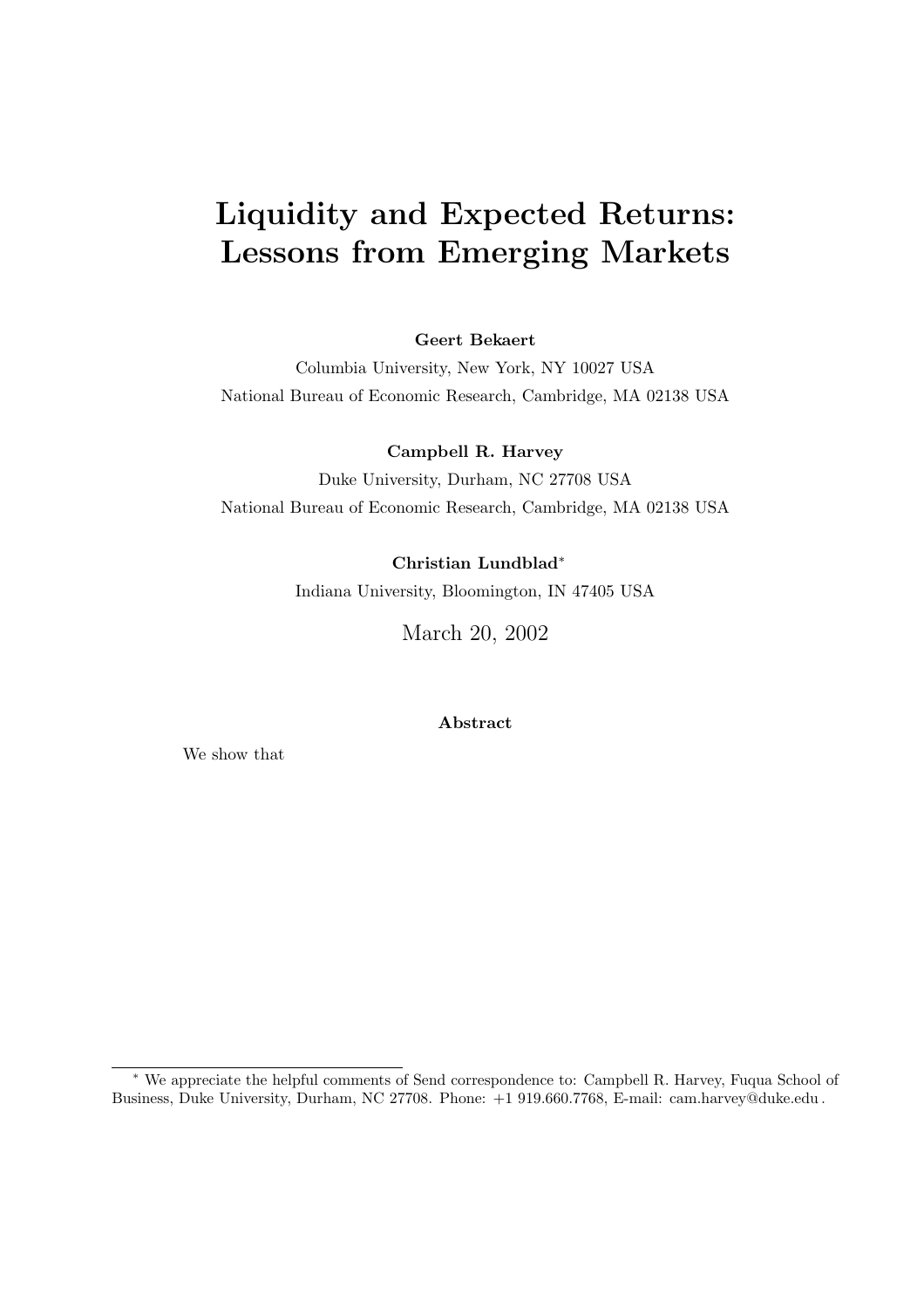### **1 Introduction**

Evidence from various asset markets (see, for example, XXX) suggests that liquidity is priced. Illiquid assets and assets with high transaction costs trade at low prices, relative to their expected cash flows. It follows that liquidity and trading costs may contribute to both the average equity premium in stocks and to the time-variation in expected returns if there is systematic variation in liquidity. Some recent research, most notably Amihud (2000) and Jones (2001), attempts to quantify the role of liquidity in U.S. expected stock returns. Jones finds that bid-ask spreads and turnover predict U.S. stock returns one period ahead using 100 years of annual data, whereas the decline in transaction costs may also have contributed to a fall of about 1% in the equity premium. Amihud (2001) using a 1964-1997 NYSE sample finds that expected market illiquidity has a positive effect on the ex ante excess return and unexpected illiquidity has a negative effect on the contemporaneous stock return.

Our research focuses on markets where liquidity effects may be particularly acute, namely emerging markets. In a 1992 survey by Chuhan, poor liquidity was mentioned as one of the main reasons that prevented foreign institutional investors from investing in emerging markets. If the liquidity premium is an important feature of the data, the focus on emerging markets should yield particularly powerful tests and useful independent evidence. Moreover, many emerging markets underwent a structural break during our sample that likely affected liquidity, namely equity market liberalization. Liberalizations give foreign investors the opportunity to invest in domestic equity securities and domestic investors the right to transact in foreign equity securities. This provides an additional verification of the importance of liquidity for expected returns, since, all else equal (including the price of liquidity risk), the importance of liquidity for expected returns should decline post liberalization. This is important, since when focusing on the U.S. alone, the finding of expected return variation due to liquidity can always be ascribed to an omitted variable correlated with liquidity. As an important side-benefit, we can test whether improved liquidity contributes to the decline in the cost of capital post-liberalization that is documented by Bekaert and Harvey (2000) and Henry (2000). Finally, this article also contributes to the vast literature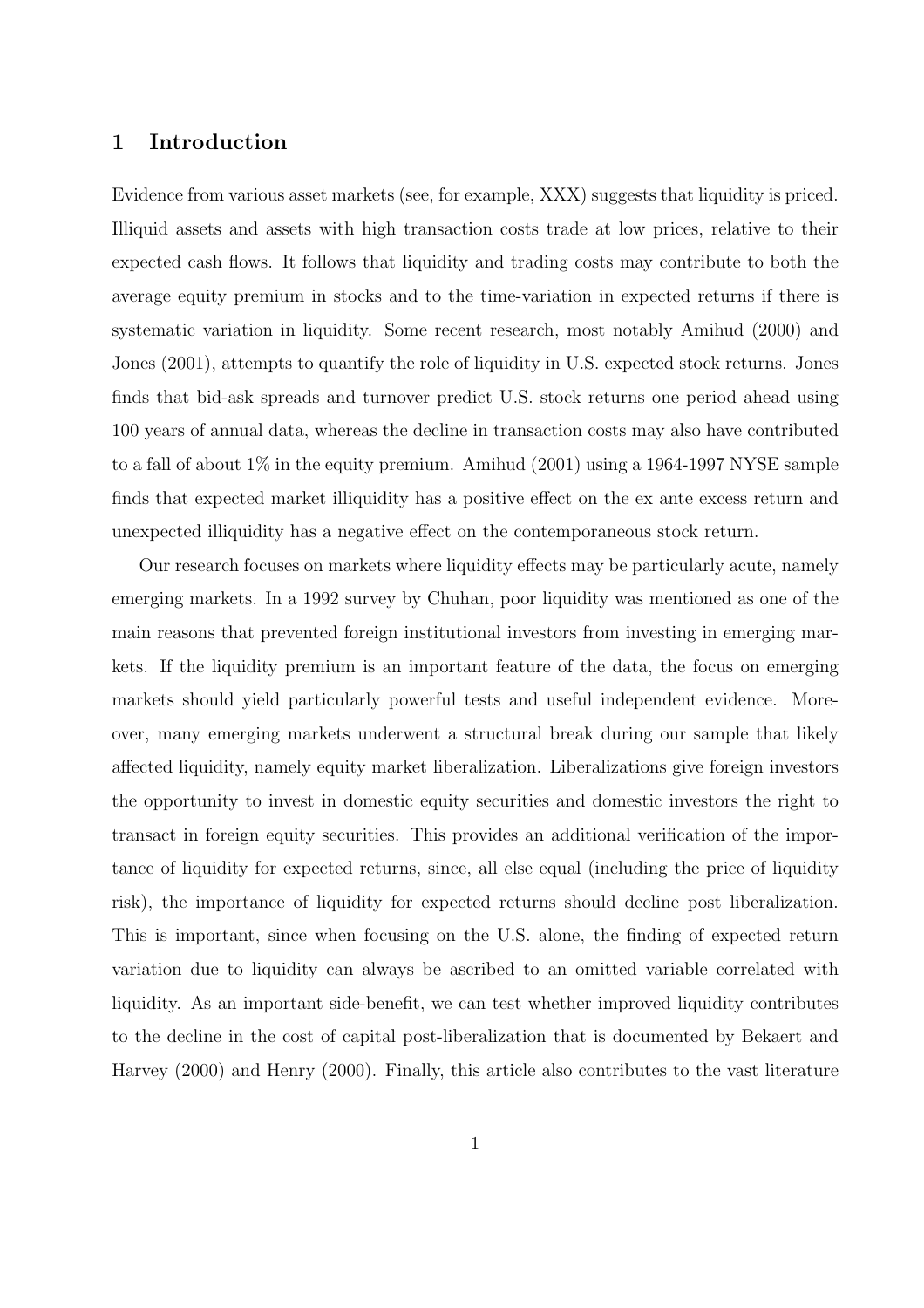on return predictability. Jones (2001) finds that liquidity and transaction cost variables have more predictive power than dividend yields for U.S. stock returns, but a growing literature has found, somewhat surprisingly, dividend yields to be rather poor predictors of U.S. stock returns. Early work on emerging markets (see for example Harvey (1995) and Bekaert (1995)) found relatively strong predictability in emerging markets using standard predictive variables, including the dividend yield. Given the low correlation between emerging market and US returns, our analysis provides interesting independent evidence regarding return predictability.

There are some serious obstacles to our analysis. First, the data in emerging markets are of relatively poor quality and detailed transaction data (bid-ask spreads, for example) do not exist on a widespread basis. We circumvent this problem by constructing a measure that relies on the incidence of observed zero daily returns in these markets. Lesmond, Ogden and Trzcinka (1999) argue that if the value of an information signal is insufficient to outweigh the costs associated with transacting, then market participants will elect not to trade, resulting in an observed zero return. The advantage of this measure is that it requires only a time-series of daily equity returns. For emerging equity markets, we demonstrate that this measure, the proportion of zero daily returns, is highly correlated with more standard transaction cost measures for these countries and sample periods for which data are available. We investigate a number of related measures as a robustness check, and we also use turnover as a liquidity measure. Second, we have relatively short time-series samples, making pure time series tests country-by-country less useful, especially given the volatility of emerging market returns. We therefore pool the data across emerging markets.

The remainder of the article is organized as follows. Section 1 describes our data set and characterizes our liquidity measures. Section 2 surveys the literature on liquidity and outlines a simple structural VAR model that we use to interpret the results. Section 3 details the econometric models we estimate and presents the results of a Monte Carlo analysis that underlines statistical inference in this article. Some concluding remarks are offered in the final section.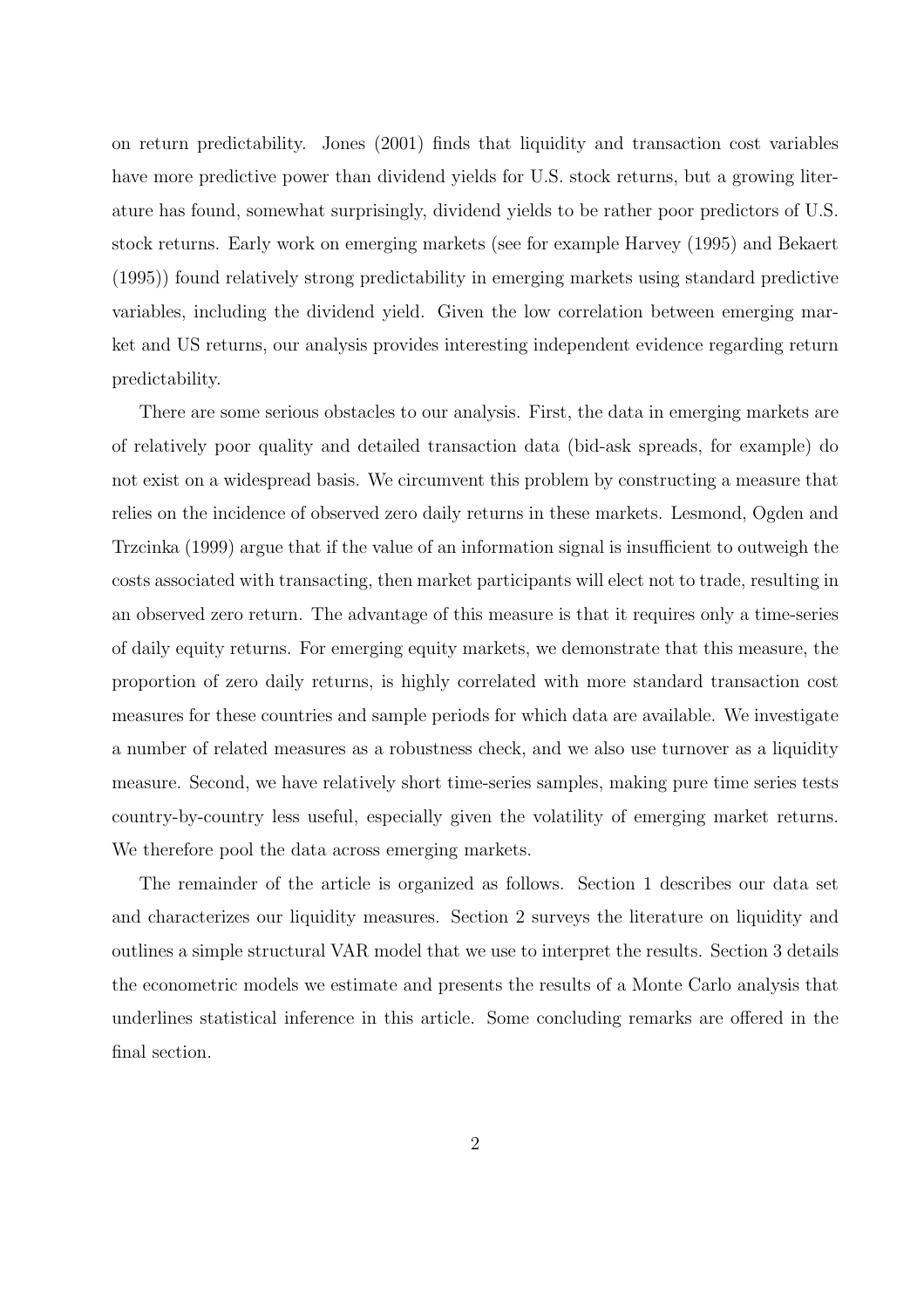### **2 Liquidity Measures for Emerging Markets**

### **2.1** Data and Summary Statistics

Our empirical evidence focuses on 19 emerging equity markets. From Standard and Poor's Emerging Markets Database, we collect returns (US\$), in excess of the one-month Euro-dollar rate, and dividend yields for the IFC Global Equity Market Indices. Summary statistics on the returns and dividend yields are presented in Table 1.

We also construct two measures of liquidity (or proxies for transaction costs) that will serve as the primary quantities of interest. First, following Atje and Jovanovic (19??), Levine and Zervos (19??), and Bekaert, Harvey and Lundblad (2002), we construct a measure of equity market turnover. For each month, we take the equity value traded for that month, divided by that month's equity market capitalization. Summary statistics are provided in Table 1. Zimbabwe exhibits the lowest level of average annualized equity market turnover at 8%, whereas Taiwan exhibits the highest level at 259%.

Second, given the paucity of realized transaction cost data for emerging equity markets, we employ a measure that reflects the effect of transactions costs directly on daily returns in these markets. Following Lesmond, Ogden and Trzcinka (1999), we construct the proportion of zero daily returns observed over the relevant month for each equity market. Daily returns data at the firm level are obtained from the Datastream research files starting from the late 1980's (see Appendix A for exact data availability). For each country, we observe daily returns (using closing prices) for a large collection of firms (see Table 1 for the number of firms employed for each country) listed on a domestic exchange. For each country, we calculate the proportion of each firm's daily returns for the previous year that are equal to zero, and average across all the firms listed in the particular country. We present summary statistics for this measure in Table 1. As can be seen, this measure of transactions cost is fairly persistent. Further, it is worth pointing out that some of these equity markets exhibit a very large number of zero daily returns; Columbia, for example, has a 77% incidence of zero daily returns, on average, across domestically listed firms, and the smallest incidence of zero daily returns is 18%, on average, in Taiwan. The cross-sectional correlation between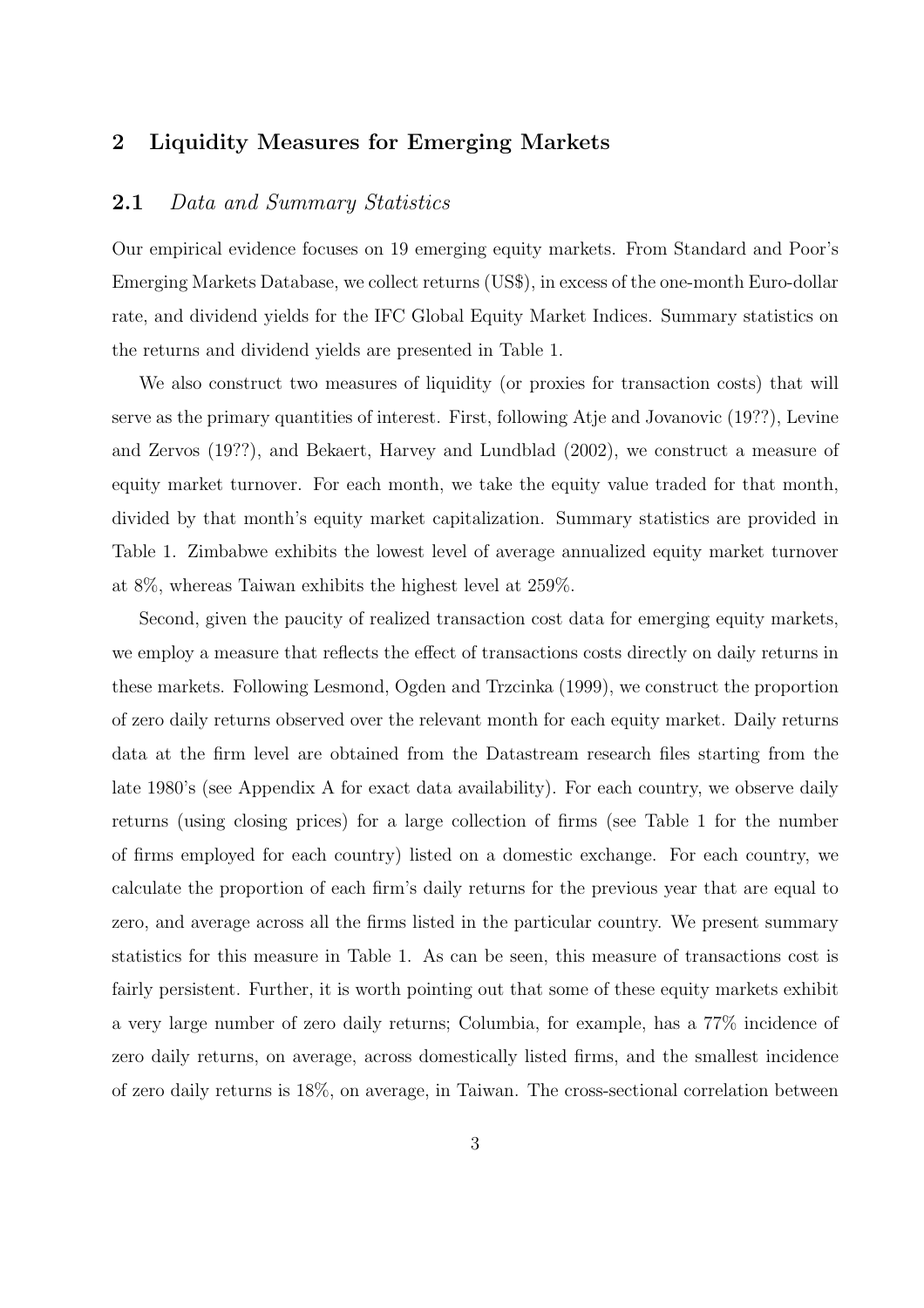the average turnover and the average incidence of zero daily returns across these countries is <sup>−</sup>0.52, indicating that the transaction costs measure is potentially reflecting relative liquidity across the equity markets in our study. Further, Table 2 presents correlations of these two liquidity measures *across time* within each country. On average, the correlation between the proportion of zero daily returns and equity market turnover within a country is <sup>−</sup>0.38. Further, to explore the relationship between the returns based measure of transaction costs and more standard measures, we present correlations with available bid-ask spreads and Amihud's (2000) proxy for the price impact of trading. Bid ask spreads for domestic firms are obtained from the mid to late 1990's for a few countries from the Datastream research files. We find that the proportion of daily zero returns measure is highly correlated, 67% on average, with the average bid ask spread across all countries for which bid ask spreads are available.

Given data limitations associated with the firm level daily returns, we focus on subsamples of the data, for which the precise country inclusion is detailed in Appendix A. The first two samples will form the basis of our formal empirical analysis in Section 3. The first, which we will denote Sample I, contains 15 countries and covers January 1990 to May 2001. The second, which we will denote Sample II, contains 10 countries, and covers January 1988 to May 2001. Additionally, we will also explore the key relationships for an unbalanced panel (denoted Sample III) that includes all 19 countries from January 1987 to May 2001.

### **2.2** Equity market liberalization and liquidity

First, we examine the relationship between both equity market turnover and the proportion of zero daily returns with equity market liberalization. Equity market liberalization takes place when a country first provides foreign investors access to the domestic equity market. Bekaert and Harvey (2000) present official equity market liberalization dates which we employ to explore the nature of the relationship between liquidity and financial liberalization. We construct an indicator of equity market liberalization that takes the value of one following liberalization and zero otherwise. In Table 3, we present pooled time-series cross-sectional regressions of the two measures of liquidity on the lagged equity market lib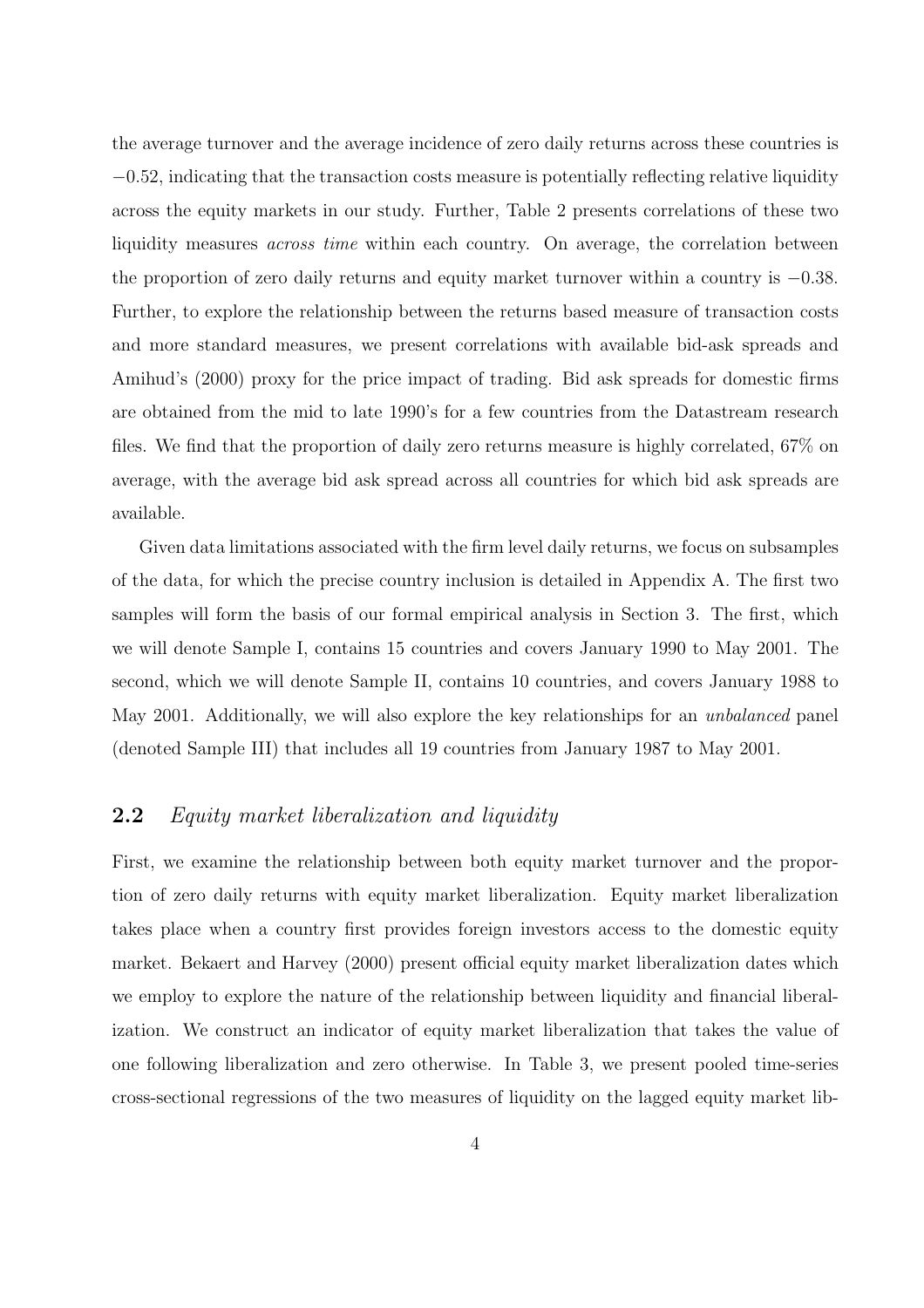eralization indicator. Specifically, we regress either the proportion of zero daily returns or equity market turnover on the lagged equity market liberalization indicator, allowing for fixed effects (not reported), but cross-sectionally constraining the liberalization coefficient to be identical across countries. First, the proportion of zero daily returns falls significantly, on average, following equity market liberalization for Samples I, II, and III, suggesting a strong link between liquidity and foreign investor access to the domestic equity market. For example, over the 15 countries included in Sample I, the proportion of zero daily returns is about 11% lower, on average, for those countries that underwent an equity market liberalization. Consistent with this conclusion, equity market turnover is strongly associated with equity market liberalization, on average. For Sample I, equity market turnover is about 10% higher (in annualized terms), on average, for those countries that underwent an equity market liberalization. For both measures of liquidity, these results are consistent across all three samples. This evidence suggests that financial liberalization may significantly affect the environment within which emerging equity market participants transact.

### **3 Liquidity and Expected returns**

#### **3.1** A simple econometric model

Assuming exogenously determined but proportional transaction costs as in Jones (2001), poor liquidity or high transaction costs will drive a wedge between the gross returns that we measure in the data and the actually obtained returns ("net returns"), that is:

$$
r_{t+1}^{\text{net}} = \frac{r_{t+1}^{\text{gross}}}{TC_{t+1}}
$$
 (1)

where  $TC_{t+1}$  presents a transaction measure (if  $TC = 1$ , there are no transaction costs).

We postulate that the log of the transaction cost measure is linearly related to an illiquidity measure, ILLIQ, that is;

$$
ln(TC_{t+1}) = vILLIQ_{t+1} \ (v > 0)
$$
\n
$$
(2)
$$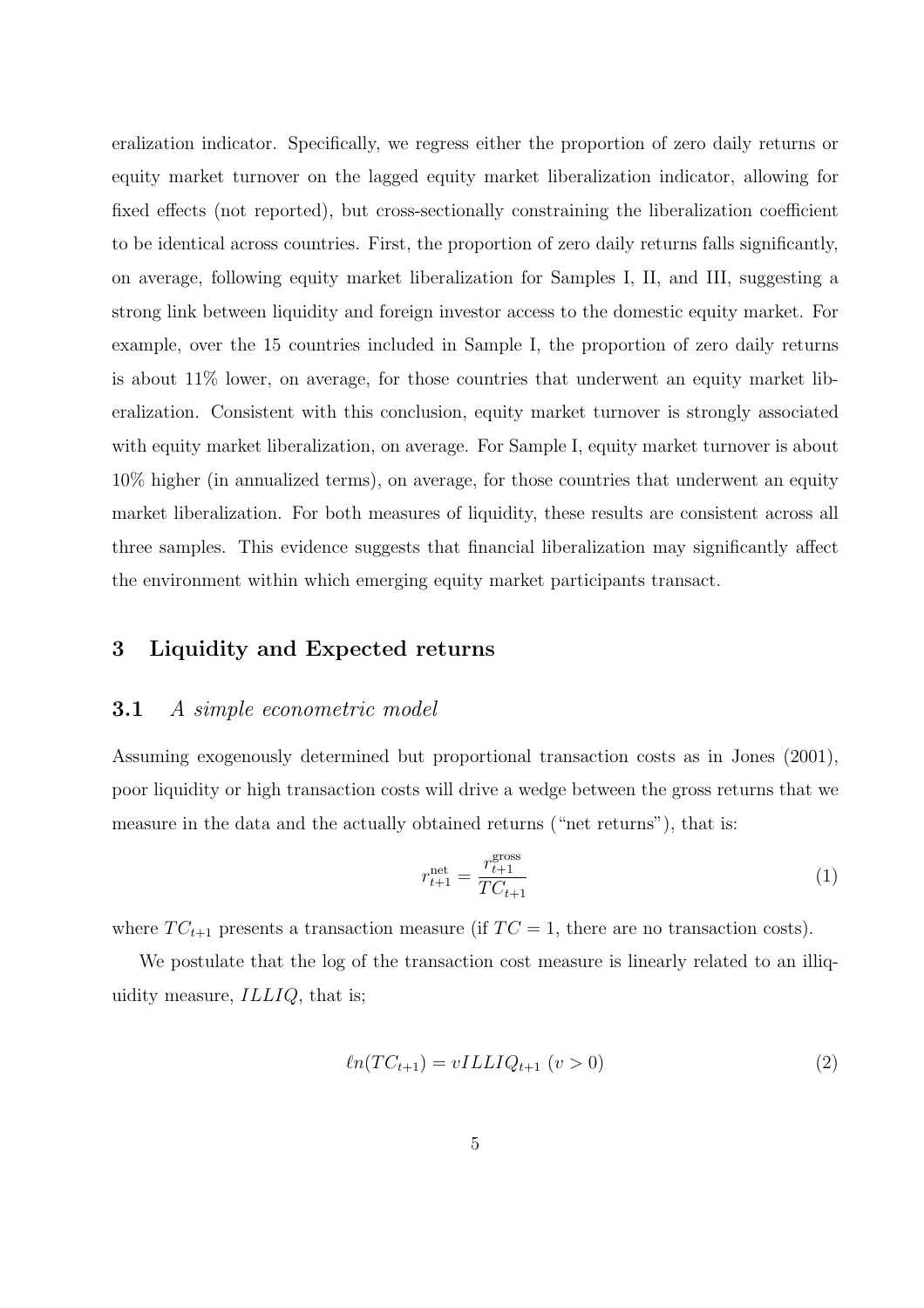Note that we are implicitly assuming that everybody has the same one-year or one-month horizon in which they trade once. Of course, in reality, the trading frequency is endogenous. It is likely that an asset with the high transaction costs will be traded less frequently and held longer.<sup>1</sup> The total transaction cost associated with an asset could be measured as the turnover in a given year times the transaction cost, including fixed costs and the bid-ask spread (see Jones (2001)). In this paper, we will not be able to measure transaction costs that precisely since we do not have complete bid-ask spread data. Further, while these explicit costs of transacting in equity market are important, they do not reflect the implicit costs associated with trading, such as the price impact of trading. These additional costs may be particularly important in emerging equity markets. However, a zero daily return may reflect the presence of all transaction costs market participant face; further, Lesmond (2002) presents evidence that the proportion of zero daily returns in emerging markets is related to common measures of both explicit and implicit transaction costs. In our work, we consider both the proportion of zero daily returns and equity market turnover based as imperfect indications of general liquidity and transaction costs in the markets under consideration.

Even under these simple assumptions, illiquidity impacts expected returns, but it is a one for one effect and it need not lead to predictable variation in expected returns. Additionally, suppose that liquidity is priced. In this case, the expected equity premium is positively linked to illiquidity, and shocks to liquidity change expected returns and hence prices. We will formulate the model in logs and assume (see also Amihud  $(2000)$ ):

$$
E_t[r_{i,t+1}^{\text{net}} - r_{f,t}] = \delta_0 + \delta_1 \cdot ILLIQ_{i,t}
$$
\n(3)

where  $r_{i,t}$  is the net logged return and  $r_{f,t}$  is the risk free rate.

Expected return variation is completely driven by variation in illiquidity, but the empirical model that we estimate also allows for other sources of predictable variation. An important hypothesis to test is whether  $\delta_1 > 0$ , which indicates that illiquidity is priced. If this is the case, return innovations will also be linked to illiquidity innovations. In particular, define

<sup>&</sup>lt;sup>1</sup>See Amihud and Mendelson (1986) for an interesting analysis of the resulting potential clientele effects.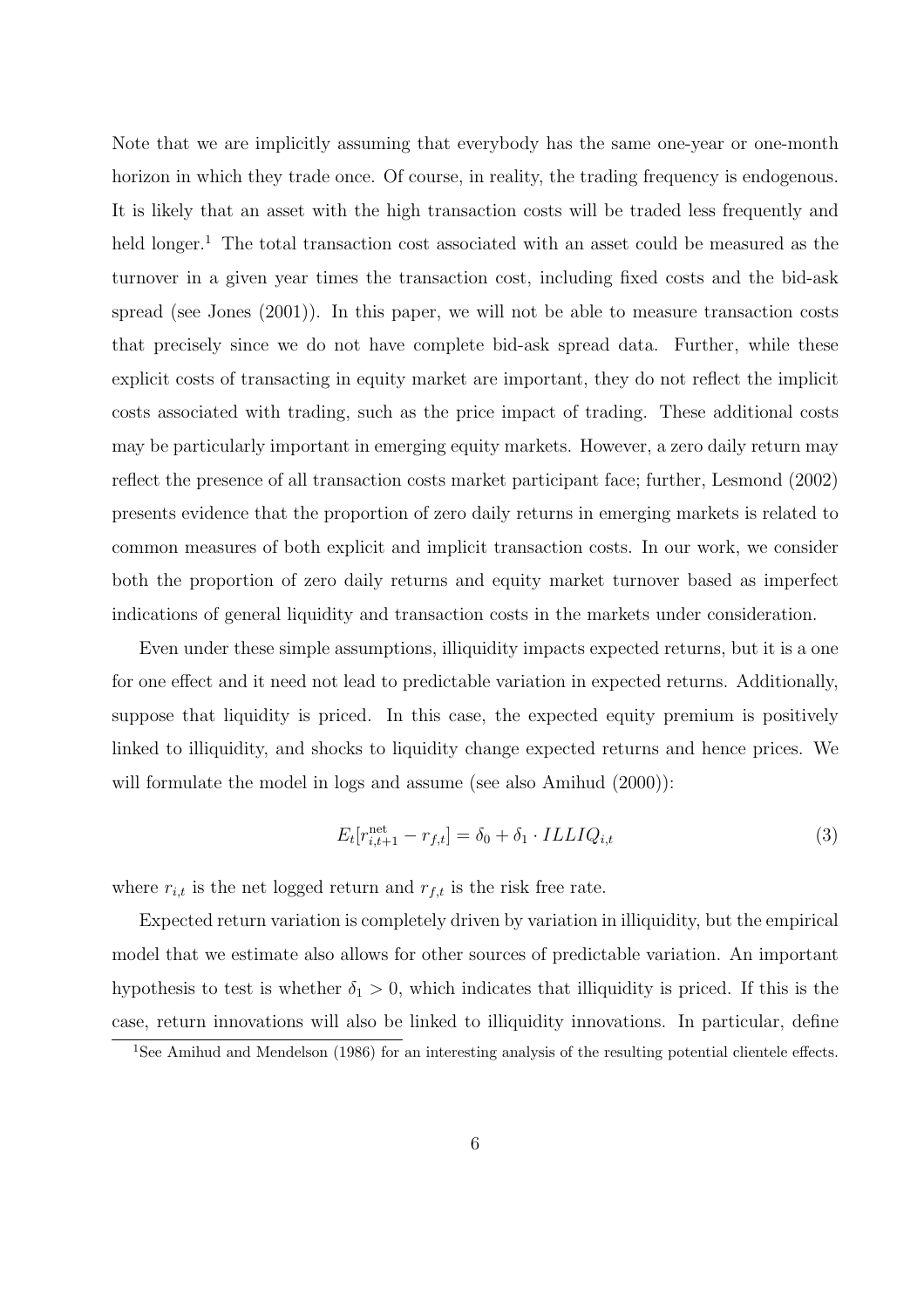the unexpected net return as:

$$
\epsilon_{i,t+1} = r_{i,t+1}^{\text{net}} - r_{f,t} - \delta_0 - \delta_1 \cdot ILLIQ_{i,t} \tag{4}
$$

and unexpected illiquidity shocks as:

$$
\eta_{i,t+1} = ILLIQ_{t+1} - \alpha_0 - \alpha_1 \cdot ILLIQ_t.
$$
\n
$$
(5)
$$

That is, we assume illiquidity to follow a simple autoregressive process. It follows that

$$
\epsilon_{i,t+1} = \omega \eta_{i,t+1} + \overline{\epsilon}_{i,t+1},\tag{6}
$$

and we expect  $\omega < 0$ .

Hence, the bivariate relation between measured gross returns and an illiquidity measure can be written as:

$$
r_{i,t+1}^{\text{gross}} = \delta_0 + \alpha_0 \left[ \frac{1}{v} + \delta_1 \right] + \alpha_1 \left[ \delta_1 + \frac{1}{v} \right] ILLIQ_t + \epsilon_{i,t+1} + \frac{1}{v} \eta_{i,t+1} \tag{7}
$$

$$
\epsilon_{i,t+1} = \omega \eta_{i,t+1} + \overline{\epsilon}_{i,t+1},\tag{8}
$$

This shows that the fact that we measure gross instead of net returns is somewhat problematic in identifying whether liquidity is priced or not, a fact also pointed out by Jones (2001). We simply cannot separately identify  $\delta_1$ ,  $\omega$  and  $v$ . However, if we write  $\epsilon_{i,t+1}$  =  $\overline{\epsilon}_{i,t+1} + [\omega + \frac{1}{v}] \eta_{i,t+1}$ , we can identify  $\omega + \frac{1}{v}$ . If this sum is negative, there is a strong indication of illiquidity being priced. As a consequence, the first specification we estimate in our empirical work is a bivariate vector-autoregression (VAR) with excess returns and the proportion of zero daily returns.

### **3.2** The role of dividend yields

Suppose dividends are stochastic but show little or no autoregressive dynamics. In this case, the dividend yield will vary through time primarily with liquidity under the null of the model above. Returns themselves are contaminated directly by dividend innovations but dividend yields are not. Although this may be an erroneous assumption, dividend yields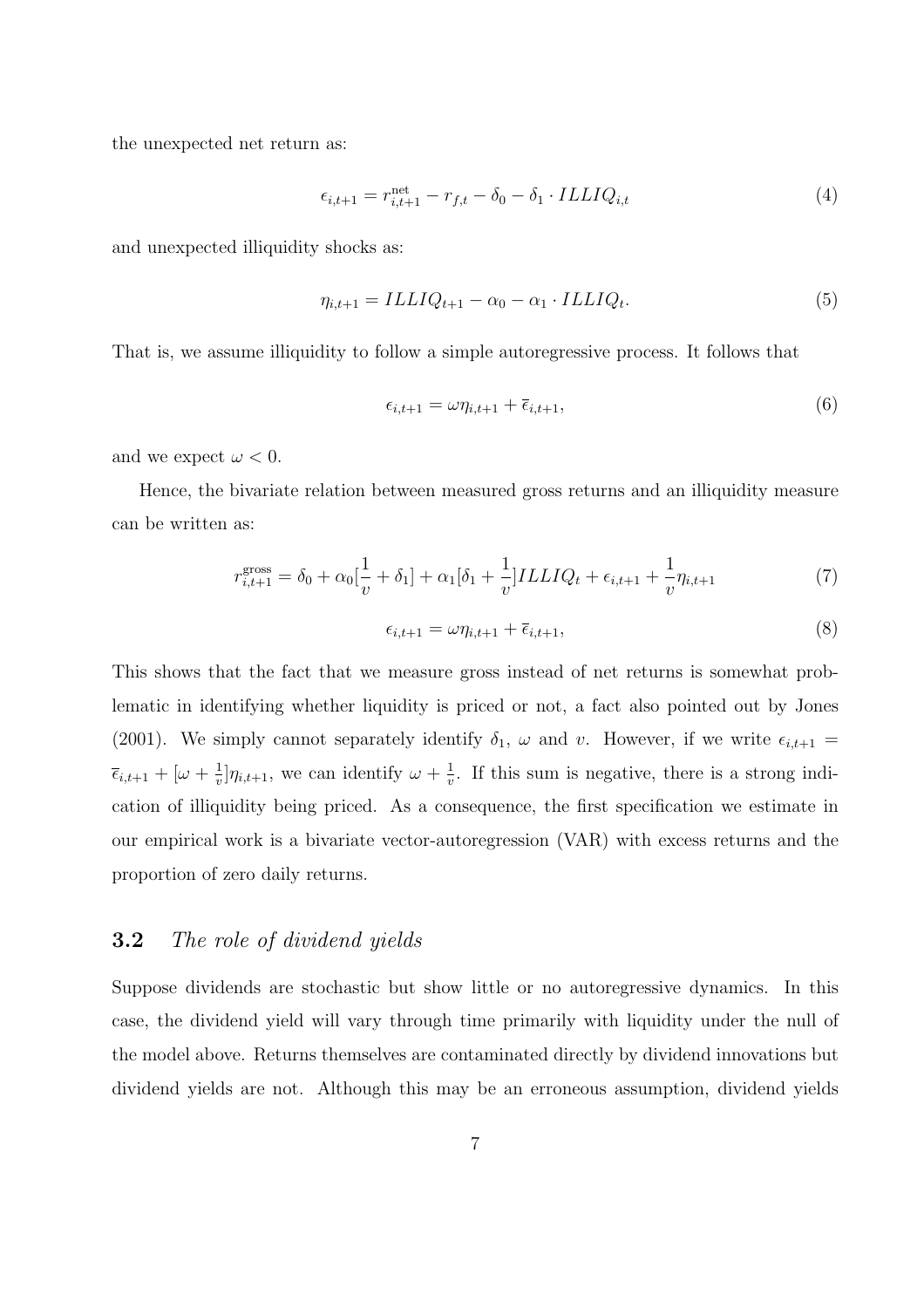should provide additional information on the pricing of liquidity. In particular, we expect the innovations in illiquidity and dividend yields to be positively correlated. On the other hand, if we include dividend yields as a predictive variable, it may well help capture the predictive power of liquidity, so it should decrease the coefficient on ILLIQ in the return regression.

Also, while dividend yields have been viewed as particularly strong predictors of equity returns, some recent work (e.g. Ang and Bekaert (2001), Goyal and Welch (2001)) has demonstrated that this predictive power may not be statistically robust. Investigating the relative predictive power of the dividend yield and liquidity measures for emerging markets, which show very little correlation with established markets, is therefore interesting in its own right.

Hence, this structure motivates a trivariate VAR specification, including dividend yields. We also consider additional trivariate and quadravariate VAR specifications, which include equity market turnover as an additional endogenous variable.

### **3.3** A first look

We examine the relationship between excess returns and the proportion of zero daily returns. In our estimation we will scale the proportion of zero daily returns for each country by the average proportion of daily returns observed for all the firms in the Datastream research files for the United States, 0.145, over the full sample period. This number is comparable to that observed in a longer time-series of zero daily returns for the CRSP files presented in Lesmond, Ogden, and Trzcinka (1999). In Table 4, we present pooled time-series crosssectional regressions of excess returns on lagged illiquidity, as well as regression of excess returns on lagged equity market turnover and lagged dividend yields. In the pooled regressions, we allow for fixed country effects (not reported) and groupwise heteroskedasticity, but we cross-sectionally constrain the estimated predictability coefficient to be identical across countries. First, across Samples I, II, and III, the estimated illiquidity effects are both positive and significant. For example, in Sample I, the coefficient on lagged illiquidity is 0.117, more than two and a half standard errors from zero, suggesting a strong link between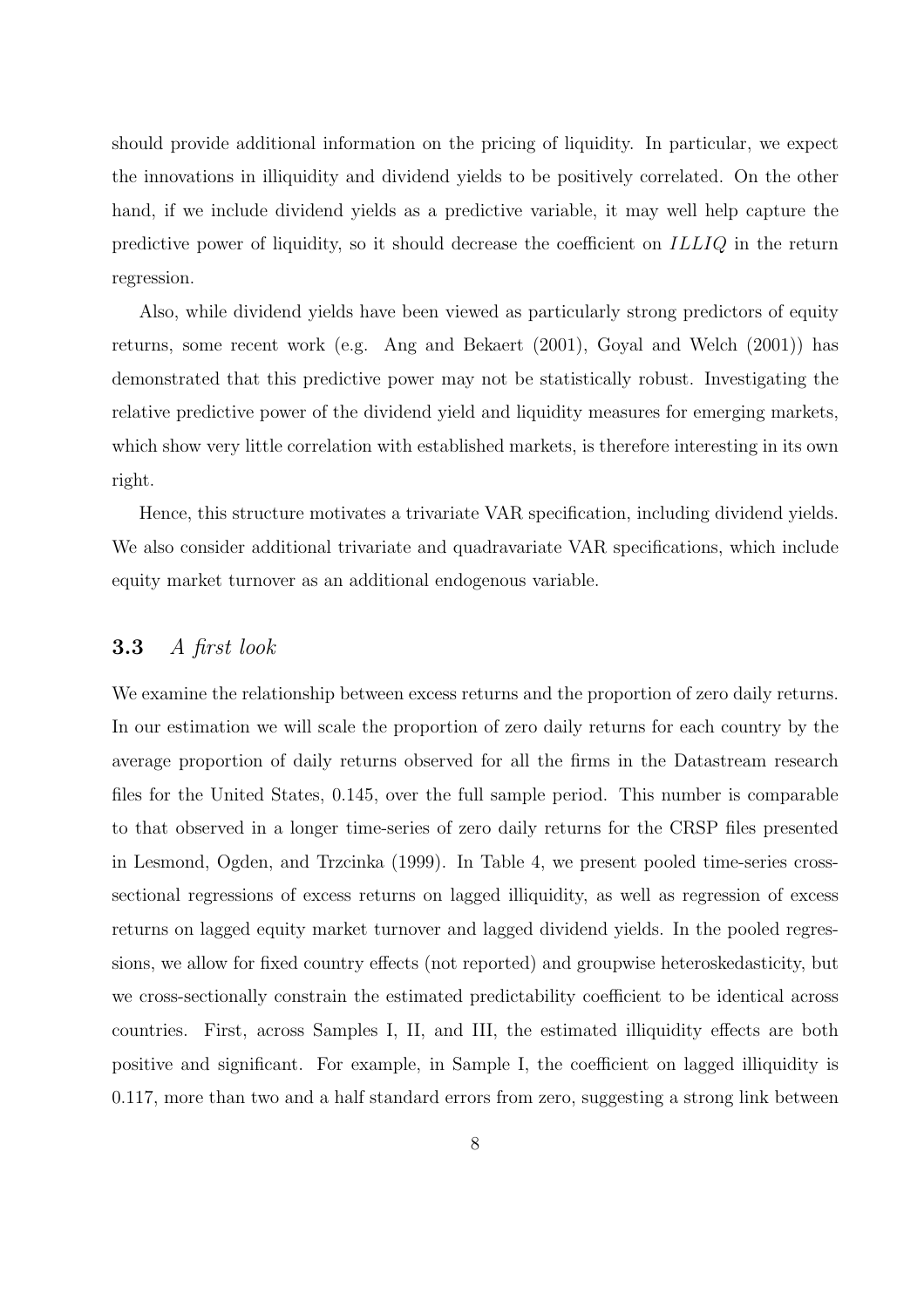liquidity and future excess returns. For Sample III, which includes 19 emerging economies in an unbalanced panel, the estimated effect is more than 3.5 standard errors from zero, consistent with the effects observed in the smaller panels. Equity market turnover, however, does not predict excess returns for any of the samples we consider, indicating that the zero daily return measure may be capturing an important component of market illiquidity and transaction costs not captured by turnover. Importantly, the evidence on dividend yield predictability across the three samples considered is mixed. For Sample I and II, the dividend yield effect is positive, but not statistically significant; however, for Sample III, including all 19 countries under consideration, the effect is significant. First, this evidence suggests that dividend yield predictability may not extend to the emerging equity markets considered here. Second, the mixed evidence is broadly consistent with the ambiguous relationships on dividend yield predictability documented across time-periods and markets (see Ang and Bekaert (2002) and Goyal and Welch (1999)). To explore the dynamic relationship between these variables more carefully, we employ a vector-autoregressive specification. We describe the pooled time-series cross-sectional VAR estimation next.

### **4 Econometric methods**

### **4.1** Likelihood function

We estimate the parameters describing the VAR process using a quasi-maximum likelihood (QMLE) methodology. We employ a normal log-likelihood function, and all standard errors are robust using the Bollerslev and Wooldridge (1992) methodology. Let  $\mathbf{x}_{i,t} =$  $[r_{i,t},ILLIQ_{i,t}], [r_{i,t},ILLIQ_{i,t}, dy_{i,t}], [r_{i,t},ILLIQ_{i,t}, TURNOVER_{i,t}],$  or  $[r_{i,t}, ILLIQ_{i,t}, TURNOVER_{i,t}, dy_{i,t}]$ . For country i, the base VAR(1) model is as foll

$$
u_{i,t}
$$
,  $ILLIQ_{i,t}$ ,  $TURNOVER_{i,t}$ ,  $dy_{i,t}$ . For country *i*, the base VAR(1) model is as follows:

$$
\mathbf{x}_{i,t} = (\alpha_{0,i} + \alpha_1 * Lib_{i,t-1}) + \mathbf{A}\mathbf{x}_{i,t-1} + \sum_{i,t-1}^{1/2} \epsilon_{i,t}
$$
(9)

where  $\alpha_{0,i}$  denotes a vector of country-specific fixed effects for each endogenous variable;  $\alpha_1$ denotes a vector of cross-sectionally restricted liberalization coefficients for each endogenous variable; and  $\Sigma_{i,t}$ , the VAR innovation conditional variance-covariance matrix for country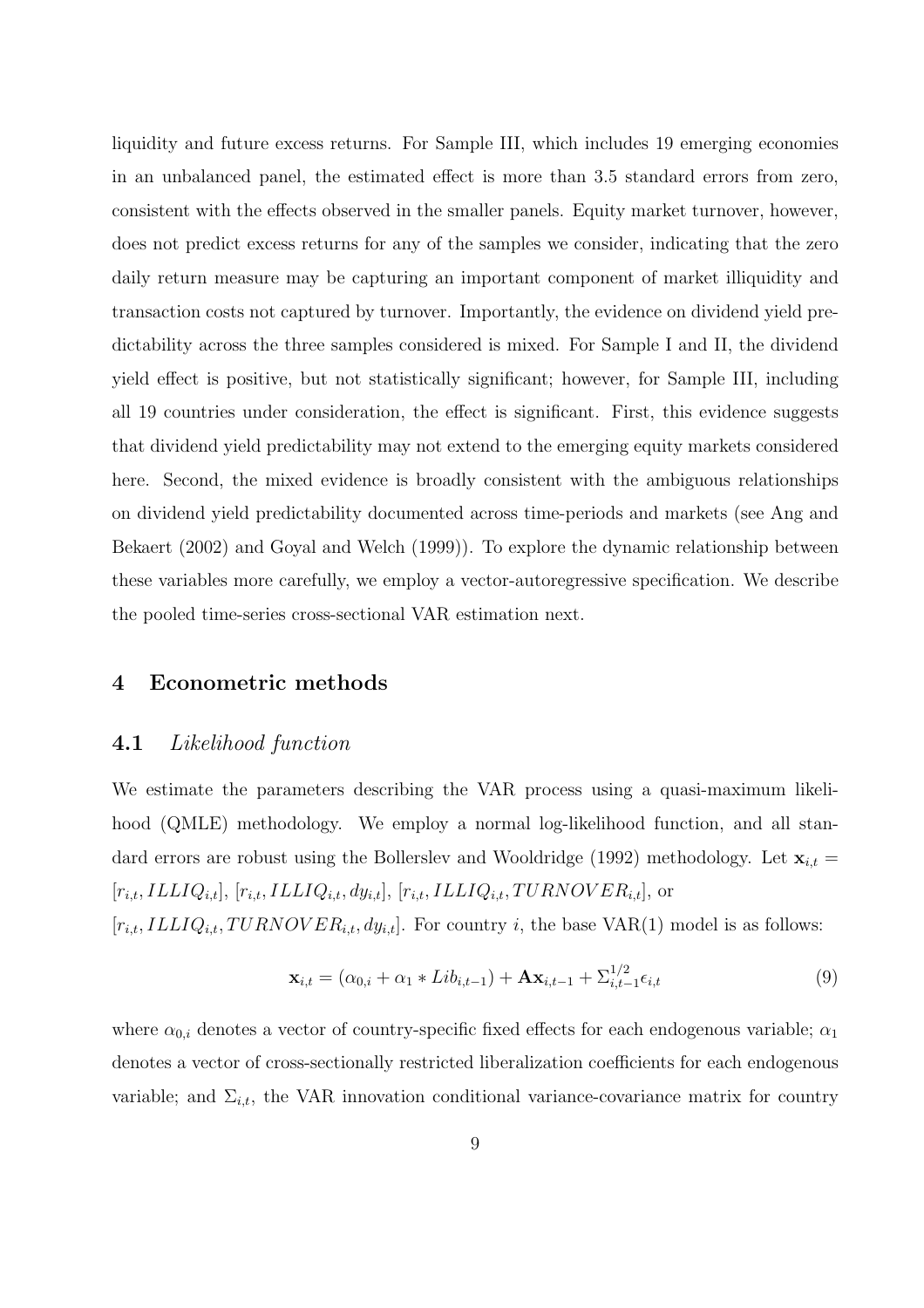i is  $\Sigma_{\text{before}}$  prior to a country's equity market liberalization and  $\Sigma_{\text{after}}$  following a country's liberalization.  $\Sigma_{\text{before}}$  and  $\Sigma_{\text{after}}$  are restricted to be identical across countries. Finally, given the small time-series nature of our data sample, **A**, the VAR matrix in companion form, is also restricted to be identical across countries. Hence, the parameters to be estimated are the country-specific fixed effects,  $\alpha_{0,i}$ ; the liberalization effects,  $\alpha_1$ ; the cross-sectionally restricted VAR matrix, **A**; and the VAR innovation variance-covariance matrices before and after financial liberalization,  $\Sigma_{\text{before}}$  and  $\Sigma_{\text{after}}$ .

We collect the relevant VAR innovations,  $\epsilon_{i,t}$ , from equation (9) for each country as follows:

$$
\epsilon_t = \begin{bmatrix} \epsilon_{1,t} \\ \vdots \\ \epsilon_{N,t} \end{bmatrix} \tag{10}
$$

where N denotes the number of countries in our sample. Let  $\Omega_t$  denote the conditional variance-covariance matrix for the entire cross-section as follows:

$$
\Omega_t = \begin{bmatrix} \Sigma_{1,t} & 0 & \cdots & 0 \\ 0 & \Sigma_{2,t} & \cdots & 0 \\ \vdots & & & \\ 0 & 0 & \cdots & \Sigma_{N,t} \end{bmatrix} \tag{11}
$$

Given the dimensionality issues, SUR effects are ignored across countries; that is, while VAR innovations are correlated within country, innovations across countries are assumed uncorrelated. This construction is analogous to a restricted version of panel estimation with groupwise heteroscedasticity. The country-specific VAR innovation variance-covariance matrix,  $\Sigma_{i,t}$ , depends upon the liberalization indicator for that country; however, the VAR innovation variance-covariance matrices within each liberalization regime,  $\Sigma_{before}$  and  $\Sigma_{after}$ , are assumed constant across time and countries.

The quasi-conditional likelihood function for a single time period can be expressed as follows:

$$
l_t = -\frac{k \cdot N}{2} \ln(2\pi) - \frac{1}{2} \ln |\Omega_{t-1}| - \frac{1}{2} \epsilon_t' \Omega_{t-1}^{-1} \epsilon_t
$$
 (12)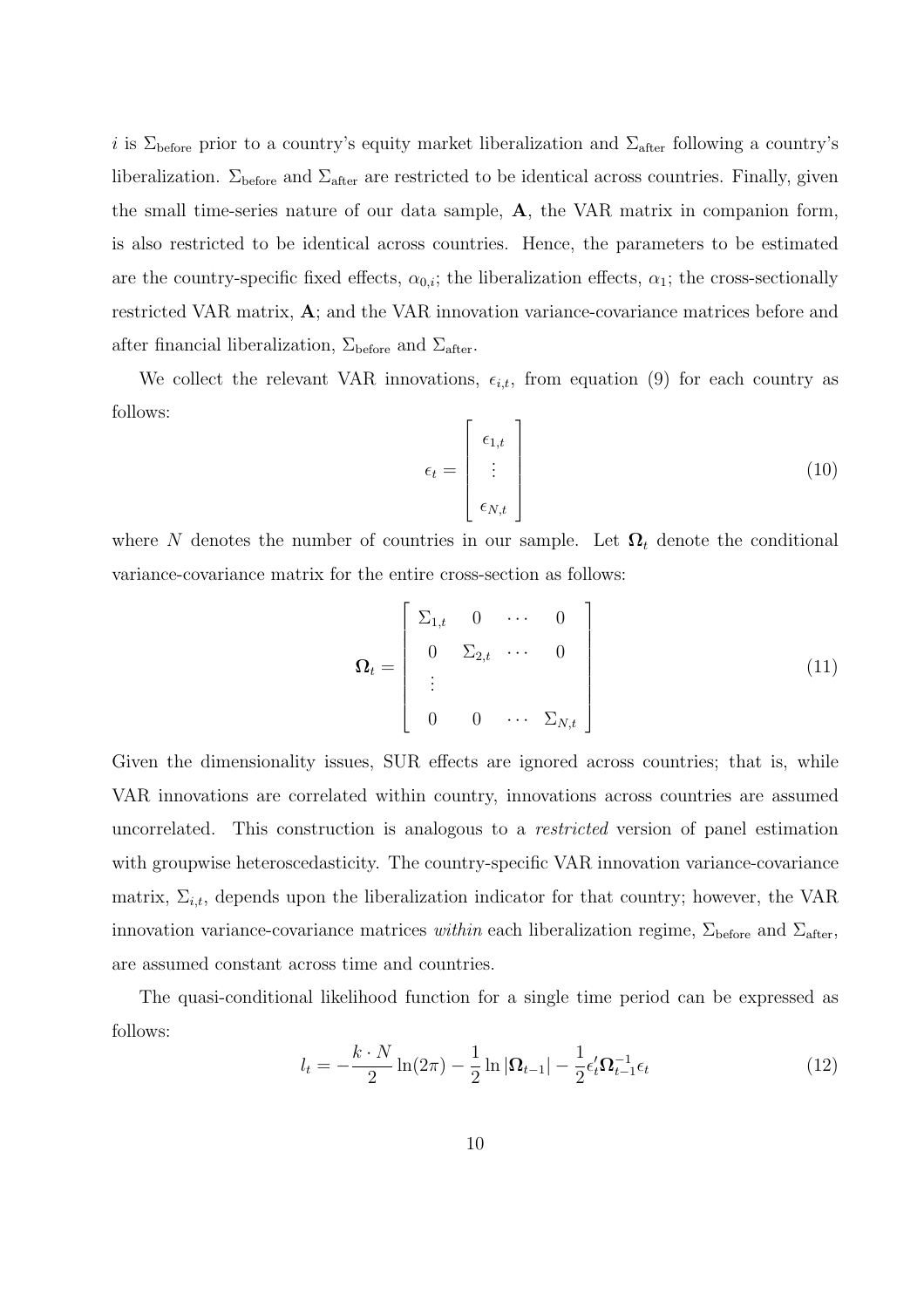where k is the number of endogenous variables, and  $k \cdot N$  is the number of individual equations. Thus, the log-liklihood function for the full panel  $(1,\ldots,T)$  is given by:

$$
L = \sum_{t=1}^{T} l_t \tag{13}
$$

### **5 Empirical Results**

### **5.1** Bivariate VAR: Returns and ILLIQ

In Table 5, we present estimation results for both Samples I and II for the bivariate  $VAR(1)$ , which includes excess returns and the scaled proportion of zero daily returns as endogenous variables. First, the excess returns display positive autocorrelation, on average across the countries, for both samples, consistent with Harvey (199?). For example, the coefficient on lagged returns is 0.084 for Sample I, almost 4 standard errors from zero. Consistent with the pooled regressions presented above, excess returns are also predicted by the lagged illiquidity measure across both samples considered. The coefficients on lagged illiquidity are 0.142 (S.E. 0.047) for Sample I and 0.111 (S.E. 0.051) for Sample II, indicating significant liquidity predictability. In neither case, however, does the lagged liberalization indicator significantly affect excess returns; this stands in contrast to the evidence presented in Bekaert and Harvey, which suggests that some of the reduction in the cost of capital following liberalization that they document may in fact be due to the improved market liquidity that the liberalization facilitates.

Next, we turn to the coefficient determining the relationship between liquidity and the lagged variables. First, lagged returns significantly affect future illiquidity; the estimated coefficients are negative across both samples, and almost 4 standard errors from zero. High returns in one month predict improved subsequent market liquidity. (is there any evidence on this in the literature?) Also, the illiquidity variable displays significant autocorrelation; across both samples, the estimated coefficient on lagged illiquidity is near 0.8. Finally, consistent with the pooled regressions presented above, equity market liberalization significantly reduces market illiquidity.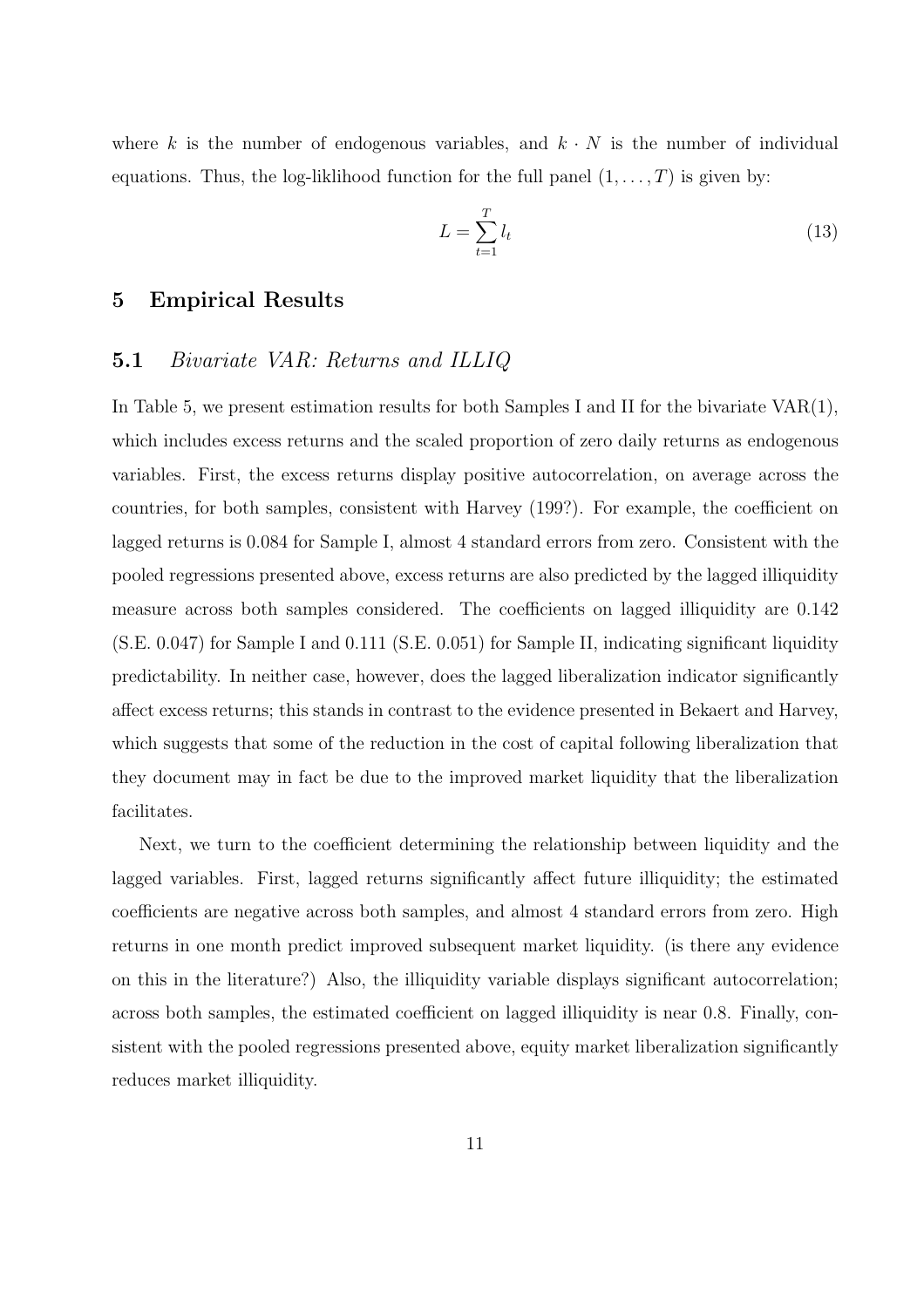To explore the contemporaneous relationships between returns and liquidity, Table 5 also displays the Cholesky decomposition of the VAR innovation variance-covariance matrix. Recall, the variance covariance matrix is allowed to differ across liberalization regimes. The off-diagonal component that effectively describes the average within country contemporaneous relationship between innovations in excess returns and illiquidity,  $c_{2,1}$ , is negative for both samples considered across both liberalization regimes. The sign of this relationship suggests that shocks to illiquidity are negatively correlated to return shocks, which in conjunction with the significantly positive lagged liquidity coefficient, is consistent with the idea that liquidity is priced in the simple model presented in the previous section. Note, it is unclear from the estimates whether the degree of correlation significantly increases or decreases following equity market liberalization. In contrast, the standard deviation of both excess returns and the illiquidity variable falls following equity market liberalization across both samples. In sum, the bivariate VAR suggests that both the degree of equity market liquidity predicts future excess returns and that shocks to returns and illiquidity are negative correlated. Next, we consider a trivariate we VAR, where we augment the current variables with equity market turnover.

### **5.2** Trivariate VAR: Returns, ILLIQ, and Turnover

In Table 6, we present estimation results for both Samples I and II for a trivariate  $VAR(1)$ , which augments the set of endogenous variables with equity market turnover. For the most part the general effect documented in the bivariate case are unchanged. Interestingly, market illiquidity continues to significantly predict excess returns across both samples considered. The coefficients on lagged illiquidity are slightly reduced, at 0.137 (S.E. 0.048) for Sample I and 0.105 (S.E. 0.051) for Sample II. Also, excess returns are not predicted by lagged equity market turnover. While the signs are negative, which would suggest that increased equity market activity reduces the cost of capital, the effects are not statistically significant. Taken together, this evidence is consistent with the idea that the proportion of zero daily returns is picking up a feature of market liquidity and transaction costs not related to equity market turnover.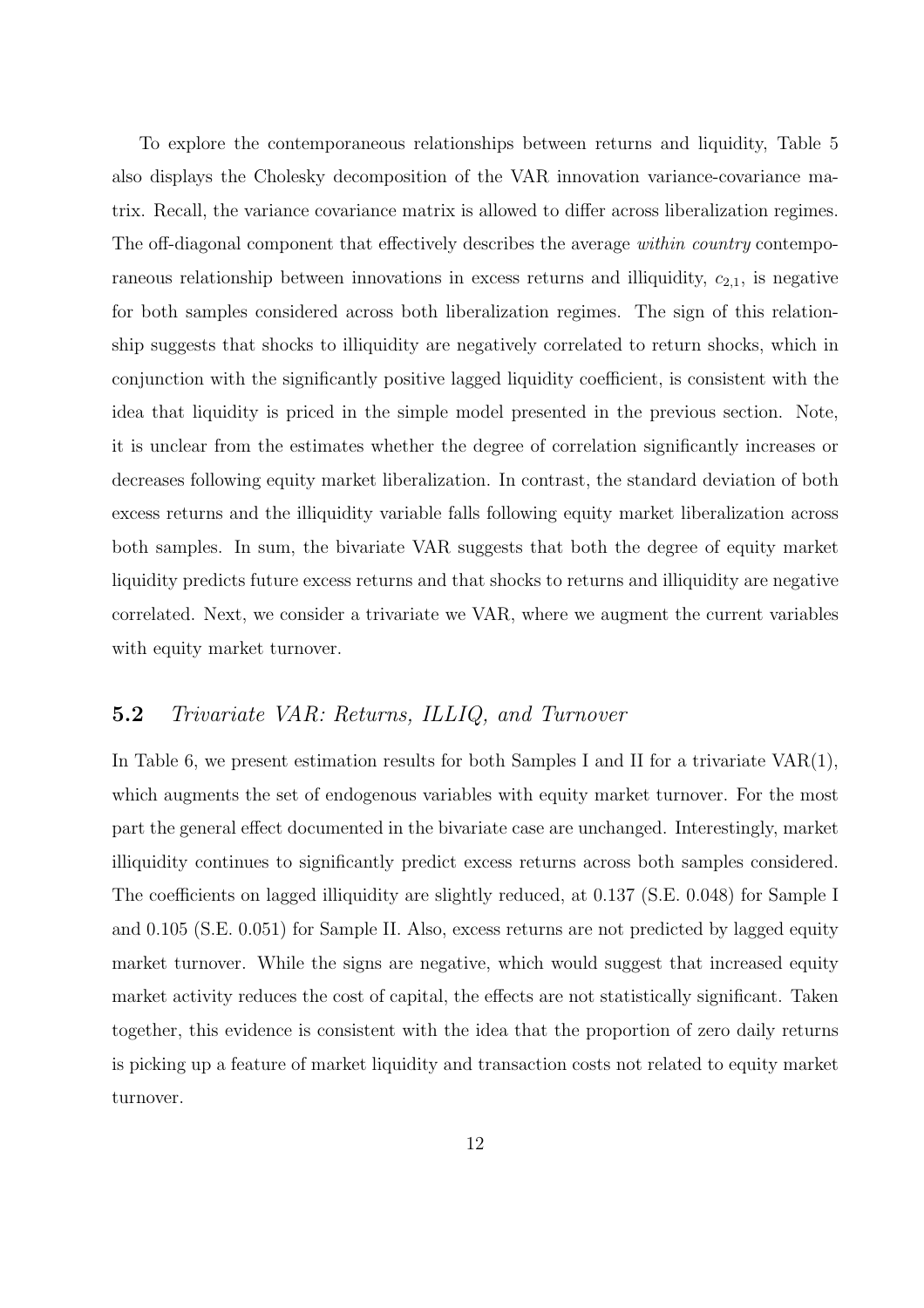Examining the other estimated relationships, high turnover in one month does not suggest improved subsequent market liquidity, although the significance is not uniform across samples. Like the liquidity measure, the turnover variable displays significant autocorrelation; across both samples, the estimated coefficient on lagged illiquidity is also near 0.8. Further, high returns appear to be positively related to future turnover, and increased market liquidity appears to be negatively related to future turnover. [\*\* check into this \*\*???] Finally, consistent with the pooled regressions presented above, equity market liberalization significantly increases market turnover across both samples considered.

Table 6 also displays the Cholesky decomposition of the trivariate VAR innovation variance-covariance matrix. The off-diagonal component,  $c_{2,1}$ , retains the negative sign and significance for both samples considered, again suggesting that liquidity is priced. There also appears to be a significantly positive contemporaneous relationship between return and turnover shocks, and a negative relationship between illiquidity and turnover shocks.

### **5.3** Trivariate VAR: Returns, ILLIQ, and Dividend Yields

In Table 7, we present estimation results for both Samples I and II for a trivariate  $VAR(1)$ , which replaces equity market turnover in the set of endogenous variables with the market dividend yield. As before, the general effects are unchanged. However, while the return coefficient on lagged illiquidity is still statistically significant, 0.146 (S.E. 0.051), for Sample I, it is no longer significant for Sample II, 0.084 (S.E. 0.055). The reduction in the estimated predictability relationship is consistent with the model presented in the previous section. If liquidity is indeed priced, then the resulting variation in the cost of capital will be incorporated into dividend yield variation. As a consequence, the inclusion of the dividend yield is likely to affect the estimated relationship. Table 7 also displays the Cholesky decomposition of the trivariate VAR innovation variance-covariance matrix. As before, the off-diagonal component,  $c_{2,1}$ , retains the negative sign and significance for both samples considered, still suggesting that liquidity is priced. The estimated relationship between illiquidity and dividend yield shocks,  $c_{3,1}$  are positive, consistent with the model that illiquidity shocks contemporanousely increase the cost of capital, but the estimates are borderline significant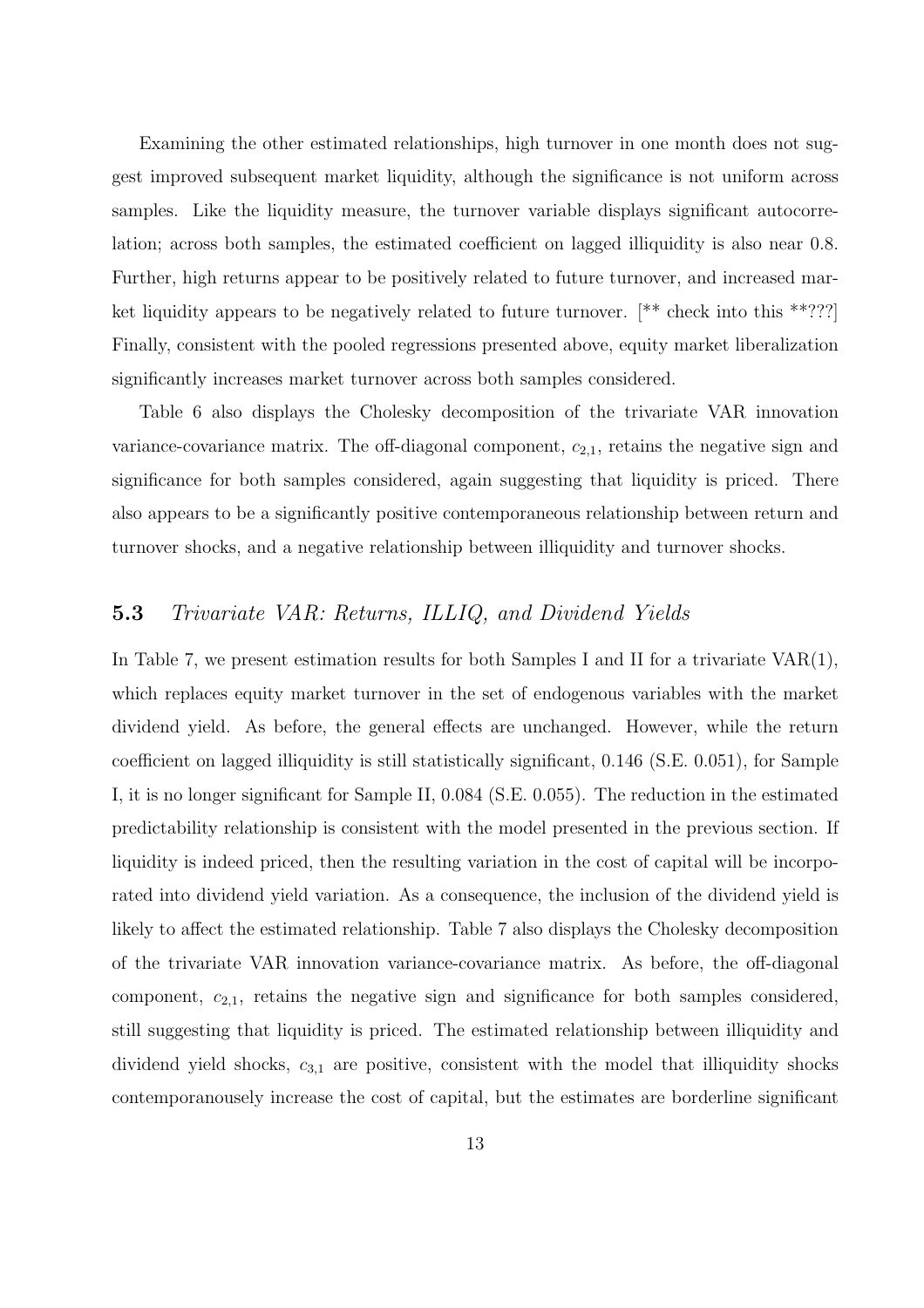across the two samples only in the post-liberalization period.

The estimates are not consistent with significant dividend yield predictability. Consistent with the pooled regressions presented above, for neither sample is the return coefficient on dividend yields statistically significant, suggesting that the relationship may not extend to emerging equity markets. However, there does appear to be a strong relationship between illiquidity and future dividend yields. The estimated coefficient is positive and statistically significant across both samples; the estimated sign is consistent with an illiquidity effect on the cost of capital. Note, consistent with the evidence documented in Bekaert and Harvey (2000), dividend yields fall following equity market liberalization, but this effect is only statistically significant for Sample II.

## **5.4** Trivariate VAR: Returns, ILLIQ, Turnover, and Dividend Yields

Finally, In Table 8, we present estimation results for both Samples I and II for a quadravariate VAR(1), which includes excess return, market illiquidity, equity market turnover, and dividend yields in the set of endogenous variables. The general effects are broadly unchanged from the vector-autoregressions considered above. As in the trivarate regression with dividend yields, the return coefficient on lagged illiquidity is still statistically significant, 0.140 (S.E. 0.049), for Sample I, but it is not statistically significant for Sample II, 0.079 (S.E. 0.057). Table 8 also displays the Cholesky decomposition of the trivariate VAR innovation variance-covariance matrix. As before, the off-diagonal component,  $c_{2,1}$ , retains the negative sign and significance for both samples considered, consistent with the observation that market liquidity is priced. Also, the estimated relationship between illiquidity and dividend yield shocks,  $c_{3,1}$  is also still positive, but not uniformly significant across the samples and liberalization regimes.

Further, the estimates are again not consistent with significant dividend yield predictability, not does it appear that equity market turnover is significantly related to future returns. However, there is still a strong relationship between illiquidity and future dividend yields, but no significant relationship between turnover and future dividend yields.

Across the four VAR specifications considered, the documented positive relationship be-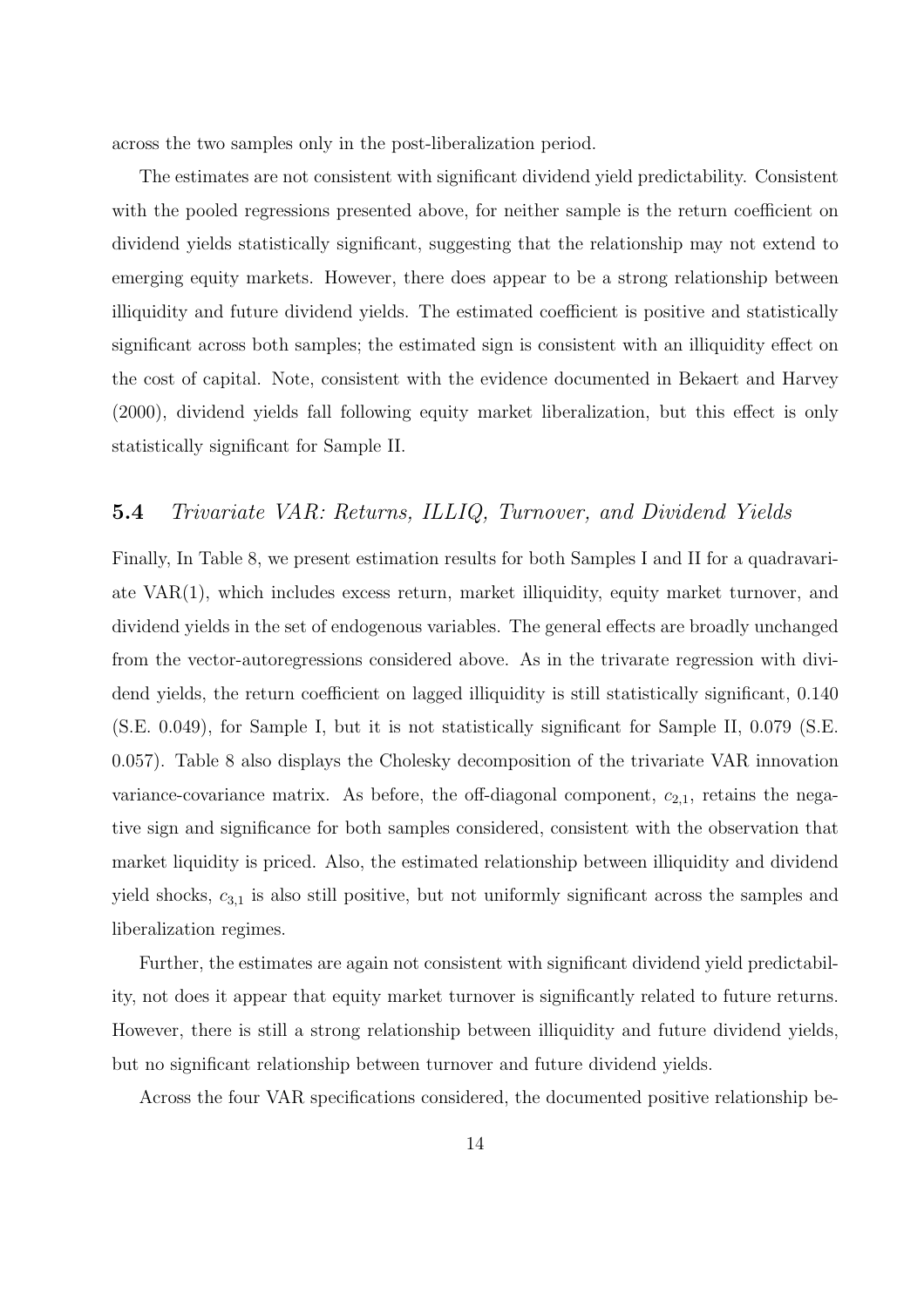tween market illiquidity and future returns, as well as the negative relationship between return and illiquidity shocks, is consistent with the concept that liquidity is prices. Further, the positive relationship between relationship between liquidity and dividend yields, corroborates this evidence. There does not appear to be significant turnover or dividend yield effect on future returns. Note, in all estimations, we control for the fact that equity market liberalization appears to significantly affect market liquidity, turnover, and dividend yields, at least for some samples considered.

### **5.5 Monte Carlo**

In this section, we examine the small sample properties of the pooled time-series crosssectional VAR estimates employed above. For our largest cross-sectional sample, Sample I, of 15 countries, we conduct a Monte Carlo experiment to explore the small sample properties of our estimator and the observed liquidity effects. Given computation limitations, we focus only on the trivariate VAR, including returns, illiquidity, and dividend yields. This simulation generates observations for the three endogenous variables for each time period from the VAR, with the parameters determined by the VAR estimates presented in Table 7 for Sample I. Let the simulated series be described as follows  $\tilde{\mathbf{x}}_{i,t} = [r_{i,t}, ILLIQ_{i,t}, dy_{i,t}]$ . To match the frequency of the observed data, we employ the observed liberalization indicators for each replication. The base  $VAR(1)$  model we simulate is as follows:

$$
\tilde{\mathbf{x}}_{i,t} = (\alpha_{0,i} + \alpha_1 * Lib_{i,t-1}) + \mathbf{A}\tilde{\mathbf{x}}_{i,t-1} + \sum_{i,t-1}^{1/2} \tilde{\epsilon}_{i,t}
$$
\n(14)

where  $\tilde{\epsilon}_{i,t}$  is drawn from the standard normal distribution, and the first row **A** is constrained to be a row of zeros, so that under the null returns are not predicted by lagged endogenous variables. Note, in the simulation, returns are not predicted by lagged dividend yields; however, return and dividend yield innovations are allowed to be correlated as in the observed data.

For each replication, we estimate the unconstrained cross-sectionally restricted trivariate VAR(1) for returns, illiquidity, and dividend yields using the pooled MLE methodology presented above. Under the null, this procedure provides some indication of the behavior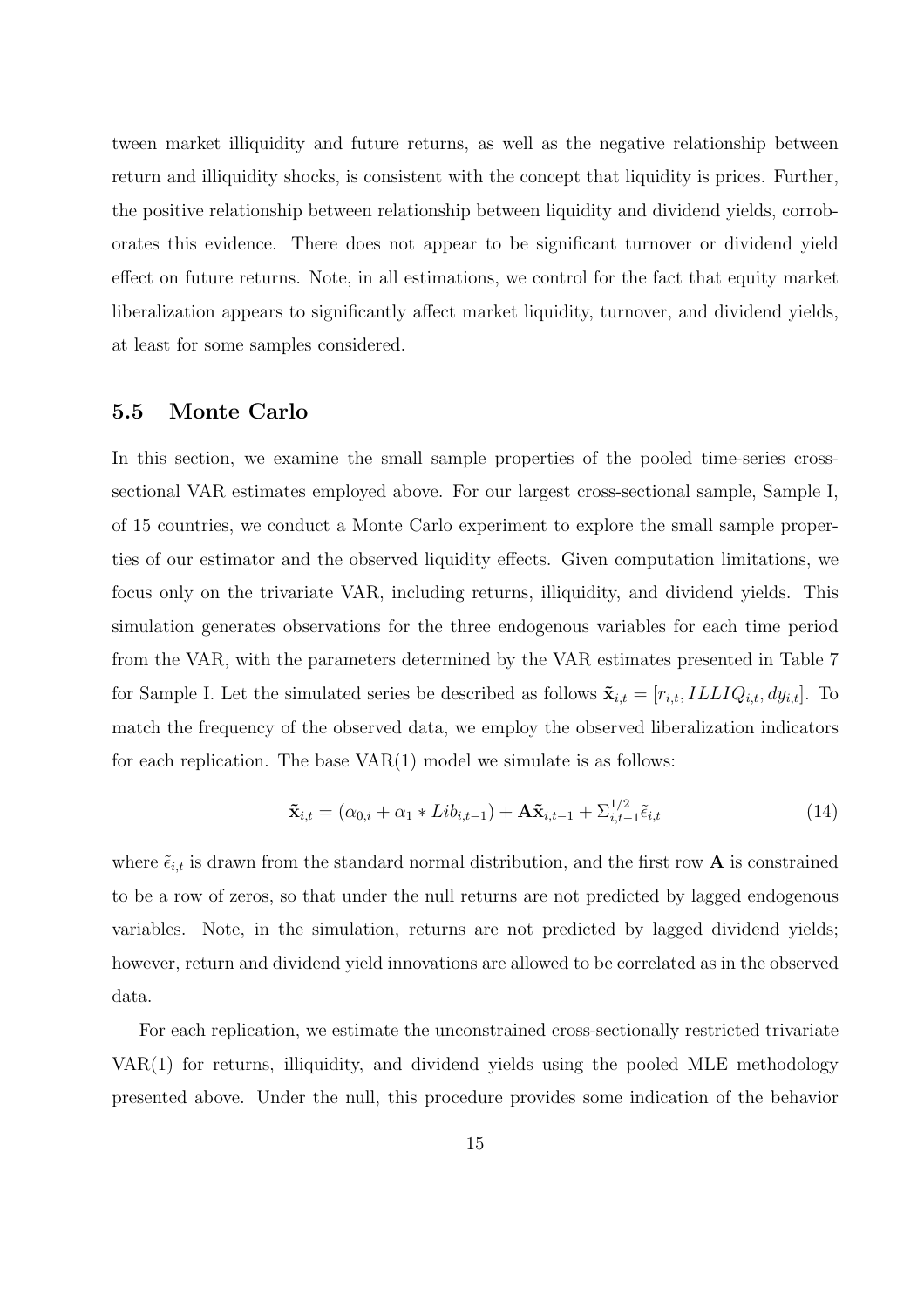of the VAR coefficients and t-statistics for the first row of the VAR matrix describing the relationship between returns and lagged endogenous variables. We repeat this experiment 1000 times.

Table 9 presents some relevant percentiles of the empirical distribution for the coefficients comprising the first row of **A**, and for their corresponding t-statistics. First we focus on the relationship between returns and the lagged illiquidity variable. The median coefficient is 0.002, and the median t-statistic is 0.037, indicating that estimation bias is not a serious issue for the observed liquidity effect. The  $97.5<sup>th</sup>$  percentile of the distribution shows a coefficient of 0.107, well below the estimated liquidity effect of 0.146 shown in Table 7, and the corresponding t-statistic is 2.07. The t-statistics are only slightly larger than what would be implied by a standard t-distribution; however, these critical values remain well below those obtained for the estimated liquidity effect in the trivariate VAR presented for Sample I in Table 7. It is unlikely that small sample properties of the estimated standard errors for the other VAR specifications considered are qualitatively different from those presented here. In total, the Monte Carlo evidence shows that the impact of market illiquidity on future returns is not a statistical artifact.

Table 9 also presents some relevant percentiles for the coefficient describing the relationship between returns and the lagged dividend yields. The median coefficient is 1.18, and the median t-statistic is 0.509, indicating extreme estimation bias induced by the contemporaneous correlation between return and dividend yield shocks. The  $97.5<sup>th</sup>$  percentile of the distribution shows a coefficient of 5.99, and the corresponding t-statistic is 2.52. Consistent with Ang and Bekaert (2002), this evidence suggests extreme care must be taken when evaluating the importance of dividend yield predictability.

#### **5.6** VAR statistics

(more work to be done – will wait for feedback on this first)

Four matrices describe the joint VAR dynamics before and after the liberalizations. Report the following statistics, which are only a function of the VAR parameters.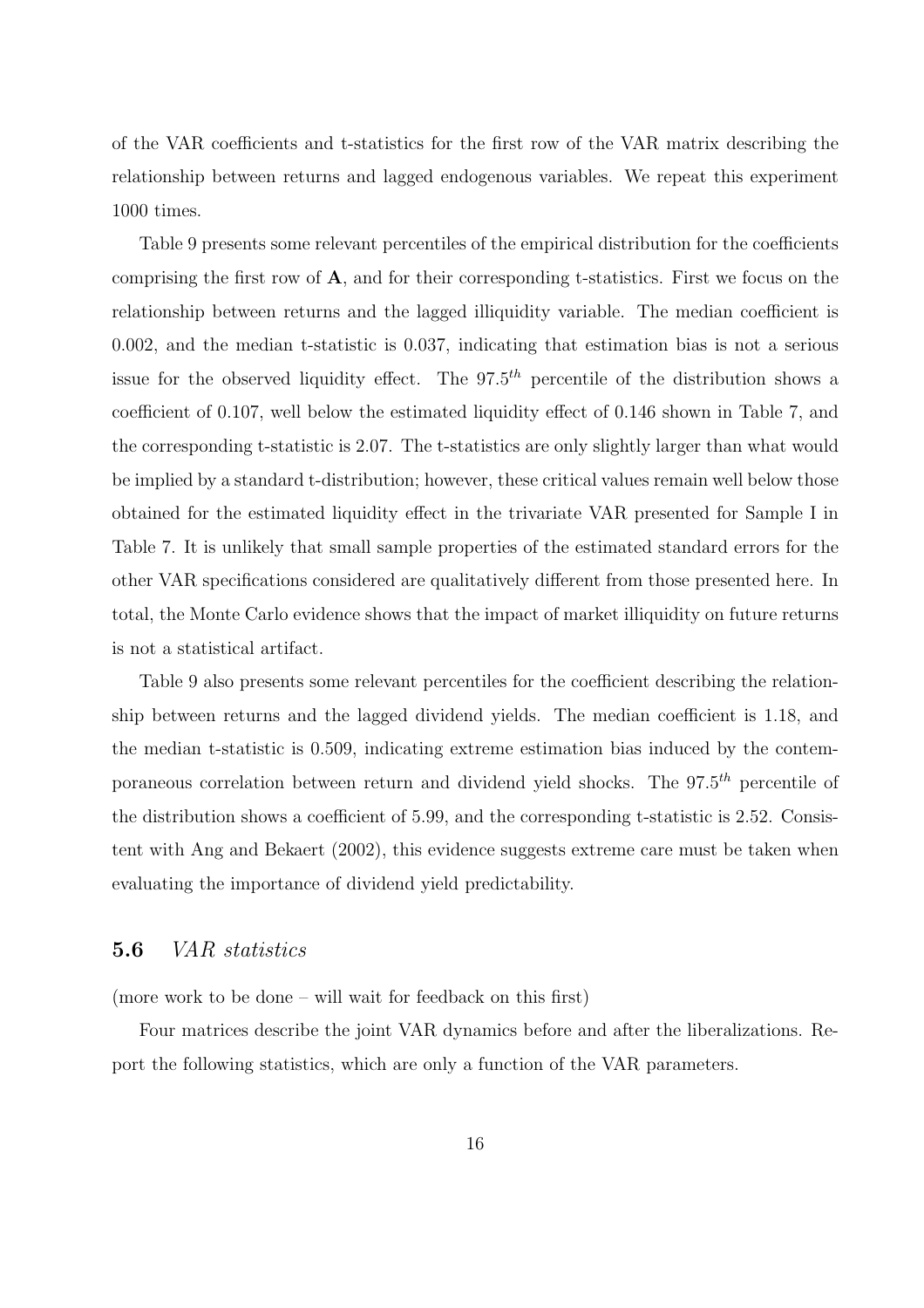Our measure of fit is

$$
\frac{VAR(E_t[r_{i,t+1}])}{VAR(r_{i,t})}
$$
\n(15)

which is similar to an  $R^2$  measure. We report this at various horizons.

We also present impulse responses from liquidity shocks, variance decompositions, longterm regression coefficients.

## **6 Conclusions**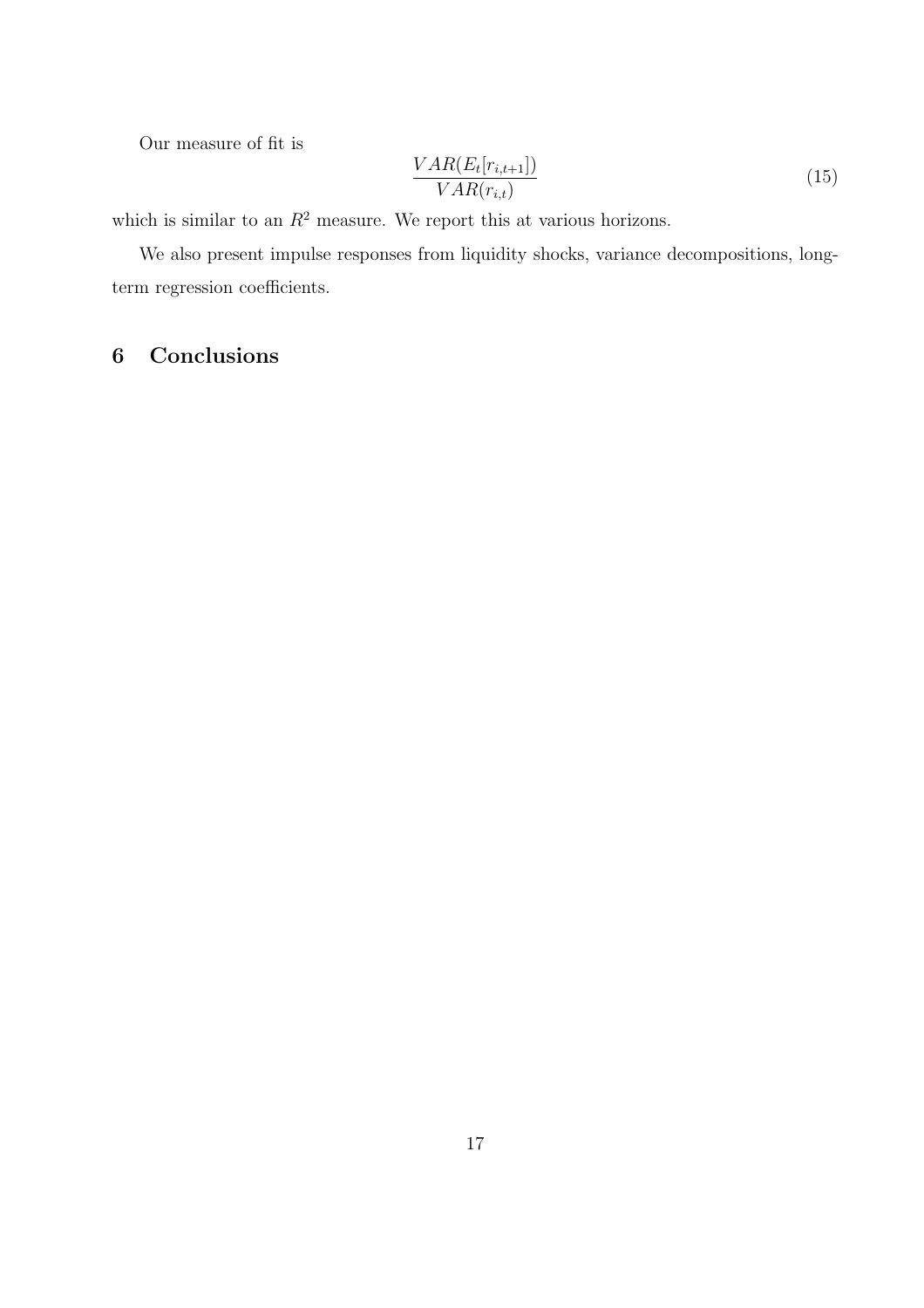## **7 Bibliography**

- Bekaert, G., 1995, Market Integration and Investment Barriers in Emerging Equity Markets, World Bank Economic Review 9, 75-107.
- Bekaert, G. and C. R. Harvey, 1995, Time-varying World Market Integration, Journal of Finance 50, 403-444.
- Bekaert, G. and C. R. Harvey, 1997, Emerging Equity Market Volatility, Journal of Financial Economics 43, 29-78.
- Bekaert, G. and C. R. Harvey, 2000, Foreign Speculators and Emerging Equity Markets, Journal of Finance 55, 565-614.
- Bekaert, G., C. R. Harvey and R. Lumsdaine, 2000, Dating the Integration of World Capital Markets, manuscript, Duke University.
- Lesmond, David A., J. P. Ogden, C. Trzcinka, A New Estimate of Transaction Costs Review of Financial Studies 12, 1113-1141.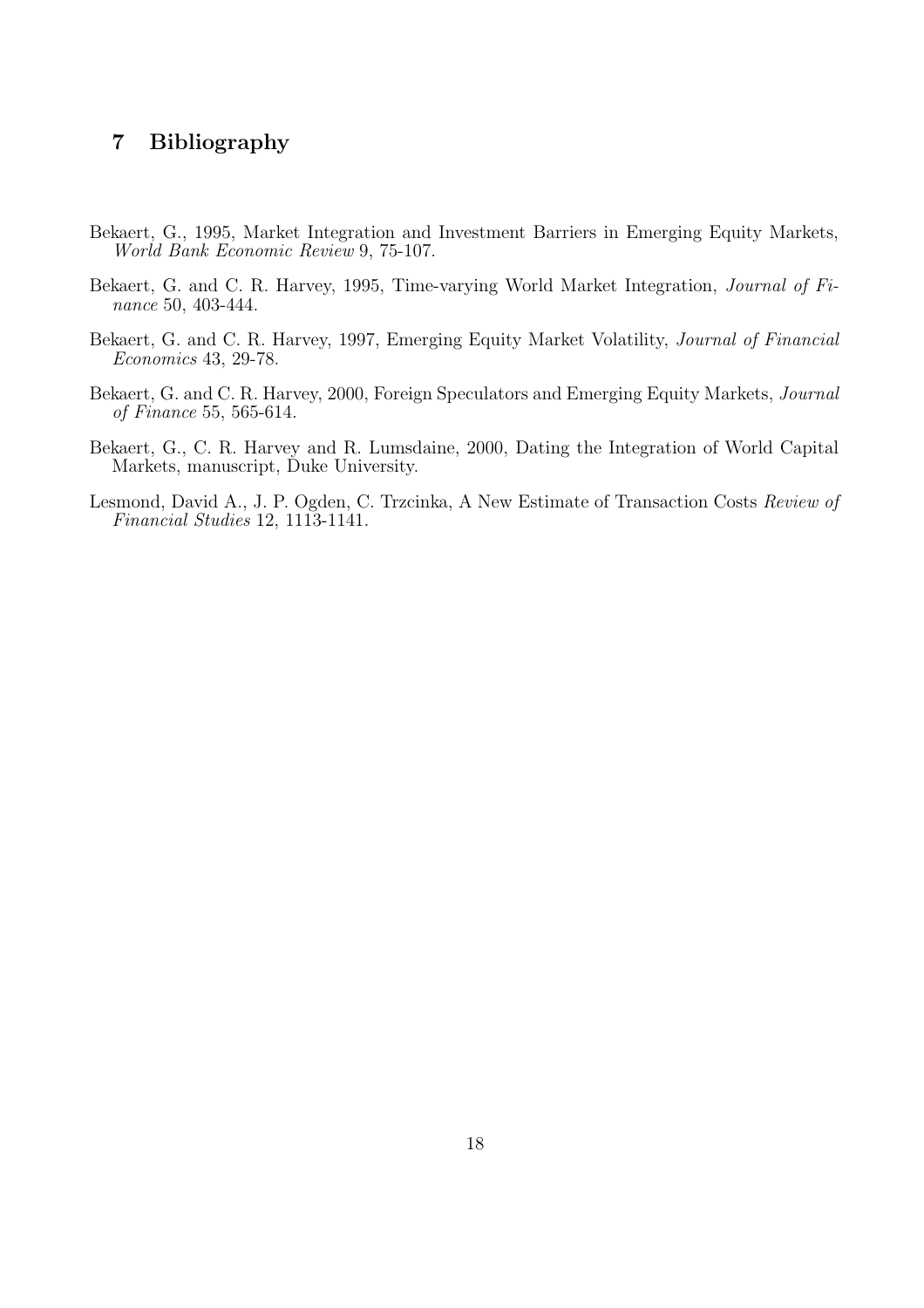## **Table 1**

#### **Summary Statistics**

**Sample: 1987:01 2001:05**

|                                                | ARG      | <b>BRA</b> | <b>CHL</b> | <b>COL</b> | GRC   | <b>IND</b> | <b>IDO</b> | <b>JOR</b> | <b>KOR</b> | <b>MYS</b> | <b>MEX</b> | PAK   | PHL   | PRT   | <b>TWN</b> | <b>THA</b> | <b>TUR</b> | VEN   | ZWE   |
|------------------------------------------------|----------|------------|------------|------------|-------|------------|------------|------------|------------|------------|------------|-------|-------|-------|------------|------------|------------|-------|-------|
| Excess Return (US\$) (annual)                  |          |            |            |            |       |            |            |            |            |            |            |       |       |       |            |            |            |       |       |
| Mean                                           | 0.367    | 0.224      | 0.169      | 0.122      | 0.183 | 0.034      | $-0.077$   | $-0.010$   | 0.051      | 0.031      | 0.232      | 0.029 | 0.048 | 0.088 | 0.153      | 0.047      | 0.306      | 0.161 | 0.147 |
| Standard deviation                             | 0.762    | 0.601      | 0.273      | 0.325      | 0.417 | 0.325      | 0.502      | 0.146      | 0.434      | 0.367      | 0.432      | 0.338 | 0.380 | 0.486 | 0.484      | 0.439      | 0.699      | 0.475 | 0.387 |
| Autocorrelation                                | $-0.077$ | $-0.020$   | 0.224      | 0.405      | 0.084 | 0.110      | 0.191      | $-0.034$   | 0.014      | 0.102      | 0.270      | 0.081 | 0.262 | 0.289 | 0.050      | 0.118      | 0.091      | 0.037 | 0.190 |
| <b>Observations</b>                            | 173      | 173        | 173        | 173        | 173   | 173        | 137        | 173        | 173        | 173        | 173        | 173   | 173   | 148   | 173        | 173        | 173        | 173   | 173   |
| Dividend Yield (annual)                        |          |            |            |            |       |            |            |            |            |            |            |       |       |       |            |            |            |       |       |
| Mean                                           | 0.025    | 0.036      | 0.046      | 0.044      | 0.041 | 0.017      | 0.014      | 0.034      | 0.015      | 0.021      | 0.019      | 0.050 | 0.012 | 0.024 | 0.008      | 0.027      | 0.039      | 0.024 | 0.052 |
| Standard deviation                             | 0.015    | 0.033      | 0.023      | 0.021      | 0.023 | 0.007      | 0.009      | 0.020      | 0.007      | 0.008      | 0.007      | 0.031 | 0.006 | 0.011 | 0.004      | 0.017      | 0.023      | 0.019 | 0.027 |
| Autocorrelation                                | 0.790    | 0.867      | 0.963      | 0.977      | 0.896 | 0.932      | 0.969      | 0.920      | 0.768      | 0.929      | 0.900      | 0.942 | 0.949 | 0.920 | 0.898      | 0.857      | 0.847      | 0.953 | 0.947 |
| Observations                                   | 173      | 173        | 173        | 173        | 173   | 173        | 127        | 173        | 173        | 173        | 173        | 173   | 173   | 147   | 173        | 173        | 163        | 173   | 173   |
| Turnover (Value Traded/MCAP) (annual)          |          |            |            |            |       |            |            |            |            |            |            |       |       |       |            |            |            |       |       |
| Mean                                           | 0.386    | 0.575      | 0.113      | 0.082      | 0.422 | 0.816      | 0.509      | 0.154      | 1.496      | 0.299      | 0.465      | 1.819 | 0.289 | 0.330 | 2.591      | 0.712      | 0.934      | 0.225 | 0.075 |
| Standard deviation                             | 0.238    | 0.323      | 0.072      | 0.045      | 0.432 | 0.933      | 0.264      | 0.129      | 1.272      | 0.204      | 0.220      | 3.189 | 0.171 | 0.311 | 1.121      | 0.478      | 0.788      | 0.211 | 0.061 |
| Autocorrelation                                | 0.743    | 0.816      | 0.415      | 0.482      | 0.785 | 0.845      | 0.718      | 0.705      | 0.878      | 0.726      | 0.656      | 0.932 | 0.668 | 0.825 | 0.633      | 0.657      | 0.859      | 0.672 | 0.438 |
| <b>Observations</b>                            | 172      | 172        | 172        | 172        | 172   | 172        | 137        | 172        | 172        | 172        | 172        | 172   | 172   | 147   | 172        | 172        | 172        | 172   | 172   |
| Zeros: Proportion of Daily Zeros in that month |          |            |            |            |       |            |            |            |            |            |            |       |       |       |            |            |            |       |       |
| Mean                                           | 0.402    | 0.491      | 0.701      | 0.773      | 0.309 | 0.448      | 0.665      | 0.583      | 0.248      | 0.322      | 0.593      | 0.678 | 0.599 | 0.603 | 0.175      | 0.431      | 0.312      | 0.426 | 0.711 |
| Standard deviation                             | 0.167    | 0.071      | 0.067      | 0.087      | 0.166 | 0.096      | 0.075      | 0.135      | 0.079      | 0.086      | 0.065      | 0.078 | 0.140 | 0.074 | 0.075      | 0.117      | 0.128      | 0.211 | 0.161 |
| Autocorrelation                                | 0.909    | 0.933      | 0.799      | 0.822      | 0.935 | 0.343      | 0.758      | 0.245      | 0.523      | 0.595      | 0.761      | 0.610 | 0.809 | 0.734 | 0.055      | 0.831      | 0.688      | 0.928 | 0.942 |
| <b>Observations</b>                            | 161      | 137        | 143        | 113        | 161   | 137        | 137        | 83         | 173        | 173        | 161        | 107   | 173   | 161   | 165        | 173        | 161        | 137   | 161   |
| Number of firms                                | 83       | 572        | 227        | 53         | 380   | 892        | 308        | 32         | 1612       | 815        | 163        | 240   | 217   | 110   | 562        | 401        | 295        | 53    | 89    |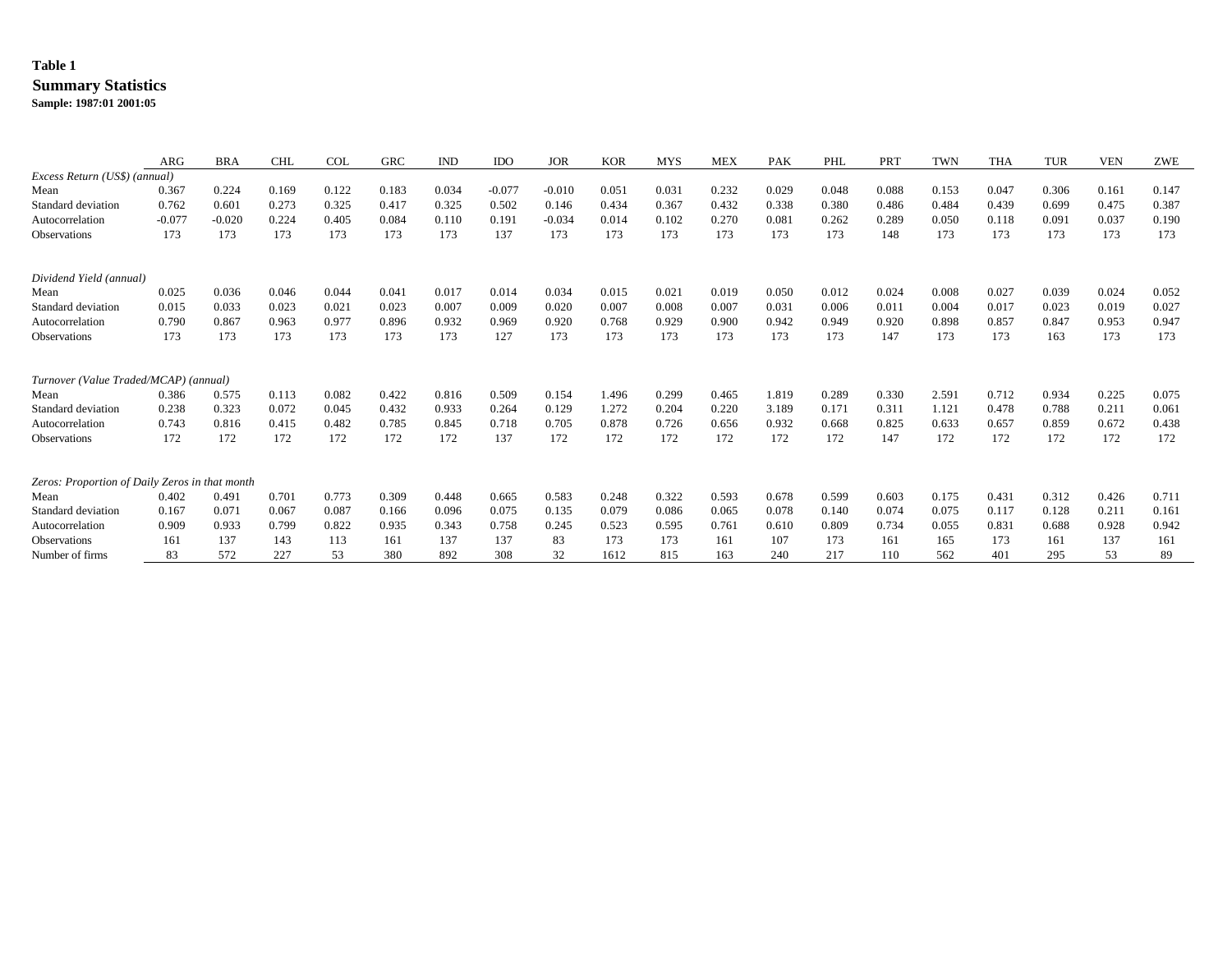# **Table 2 Correlations with Measured Percentage of Zero Daily Returns**

|            |                |          |                   | <b>GARCH</b> |
|------------|----------------|----------|-------------------|--------------|
|            |                |          |                   | conditional  |
|            | Bid ask spread | Turnover | IFC monthly zeros | volatility   |
| <b>ARG</b> |                | $-0.342$ | 0.128             | $-0.434$     |
| <b>BRA</b> | 0.361          | $-0.356$ | $-0.125$          | 0.685        |
| <b>CHL</b> |                | $-0.149$ | 0.668             | 0.019        |
| <b>COL</b> |                | $-0.145$ | 0.641             | $-0.329$     |
| <b>GRC</b> |                | $-0.584$ | 0.822             | 0.391        |
| <b>IND</b> |                | $-0.269$ | 0.250             | 0.374        |
| <b>IDO</b> | 0.688          | $-0.343$ | 0.265             | $-0.195$     |
| <b>JOR</b> |                | $-0.224$ | $-0.191$          | 0.052        |
| <b>KOR</b> | 0.731          | $-0.393$ | 0.041             | 0.071        |
| <b>MYS</b> | 0.600          | $-0.670$ | 0.252             | $-0.134$     |
| <b>MEX</b> | 0.840          | $-0.477$ | 0.204             | $-0.212$     |
| <b>PAK</b> |                | $-0.086$ | 0.449             | 0.199        |
| PHL        | 0.810          | $-0.539$ | 0.429             | $-0.247$     |
| <b>PRT</b> |                | $-0.588$ | 0.128             | $-0.065$     |
| <b>TWN</b> |                | $-0.417$ | 0.128             | $-0.080$     |
| <b>THA</b> |                | 0.002    | 0.503             | 0.505        |
| <b>TUR</b> |                | $-0.636$ | $-0.295$          | 0.015        |
| <b>VEN</b> |                | $-0.434$ | $-0.089$          | 0.003        |
| ZWE        |                | $-0.523$ | 0.400             | $-0.291$     |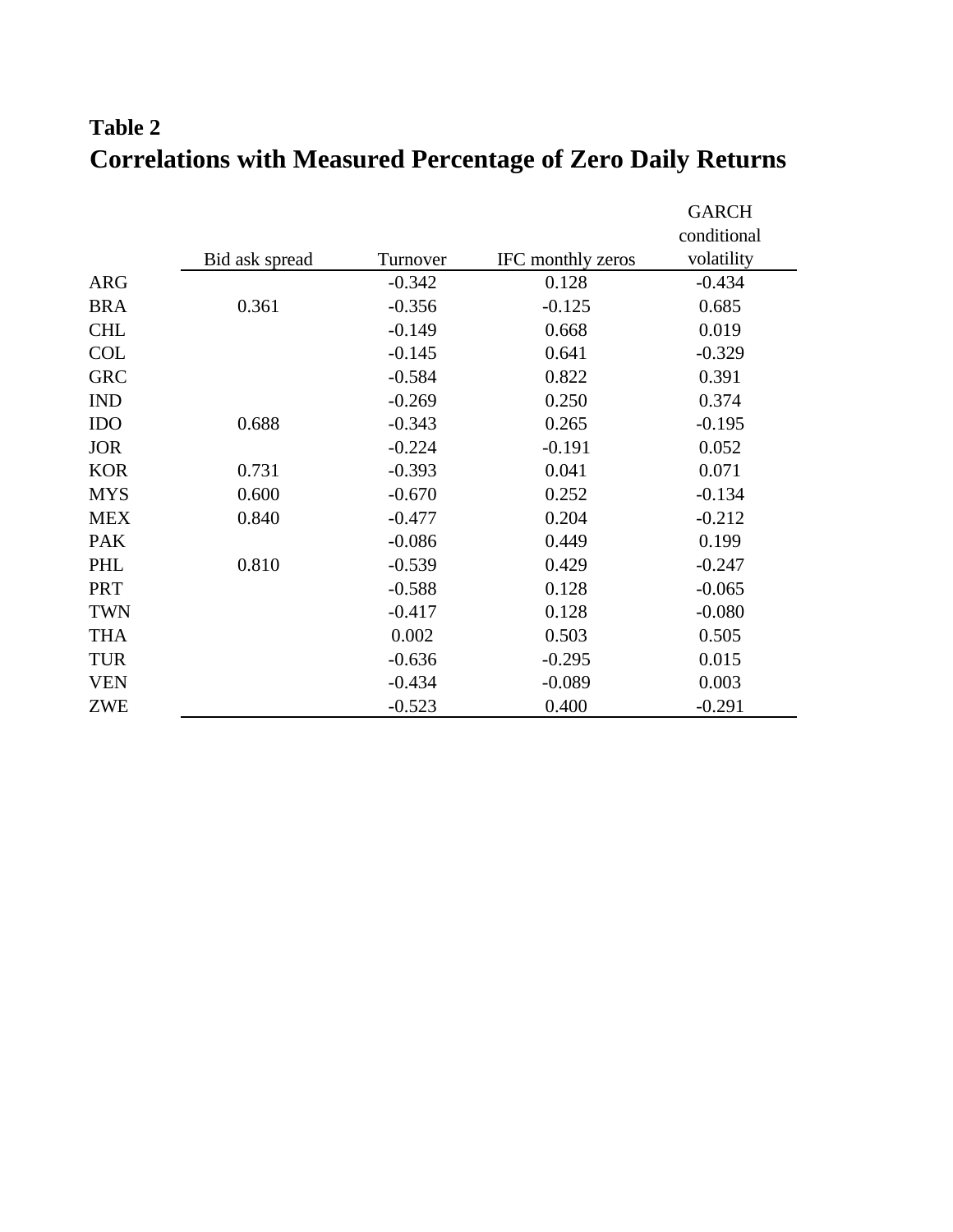## **Table 3 Liquidity and Liberalization**

|                    | Sample I: 1990:01 2001:05 |           |          | Sample II: 1988:01 2001:05                                                                                                                 |           |          | Sample III: 1987:01 2001:05 |           |          |
|--------------------|---------------------------|-----------|----------|--------------------------------------------------------------------------------------------------------------------------------------------|-----------|----------|-----------------------------|-----------|----------|
|                    | 15 countries (balanced)   |           |          | 10 countries (balanced)                                                                                                                    |           |          | 19 countries (unbalanced)   |           |          |
|                    |                           |           | Standard |                                                                                                                                            |           | Standard |                             |           | Standard |
| Dependent variable |                           | Estimate  | error    |                                                                                                                                            | Estimate  | error    |                             | Estimate  | error    |
| Zeros              | Liberalization Indicator  | $-0.1117$ | 0.0058   | Liberalization Indicator                                                                                                                   | $-0.0487$ | 0.0064   | Liberalization Indicator    | $-0.0572$ | 0.0048   |
| Turnover           | Liberalization Indicator  | 0.1000    | 0.0030   | Liberalization Indicator<br>Dealed accounting with Card official (actomagnes). Debitat standard cannon with conventing between leaderships | 0.0798    | 0.0022   | Liberalization Indicator    | 0.0608    | 0.0014   |

Pooled regressions with fixed effects (not reported). Robust standard errors with groupwise heteroskedasticity.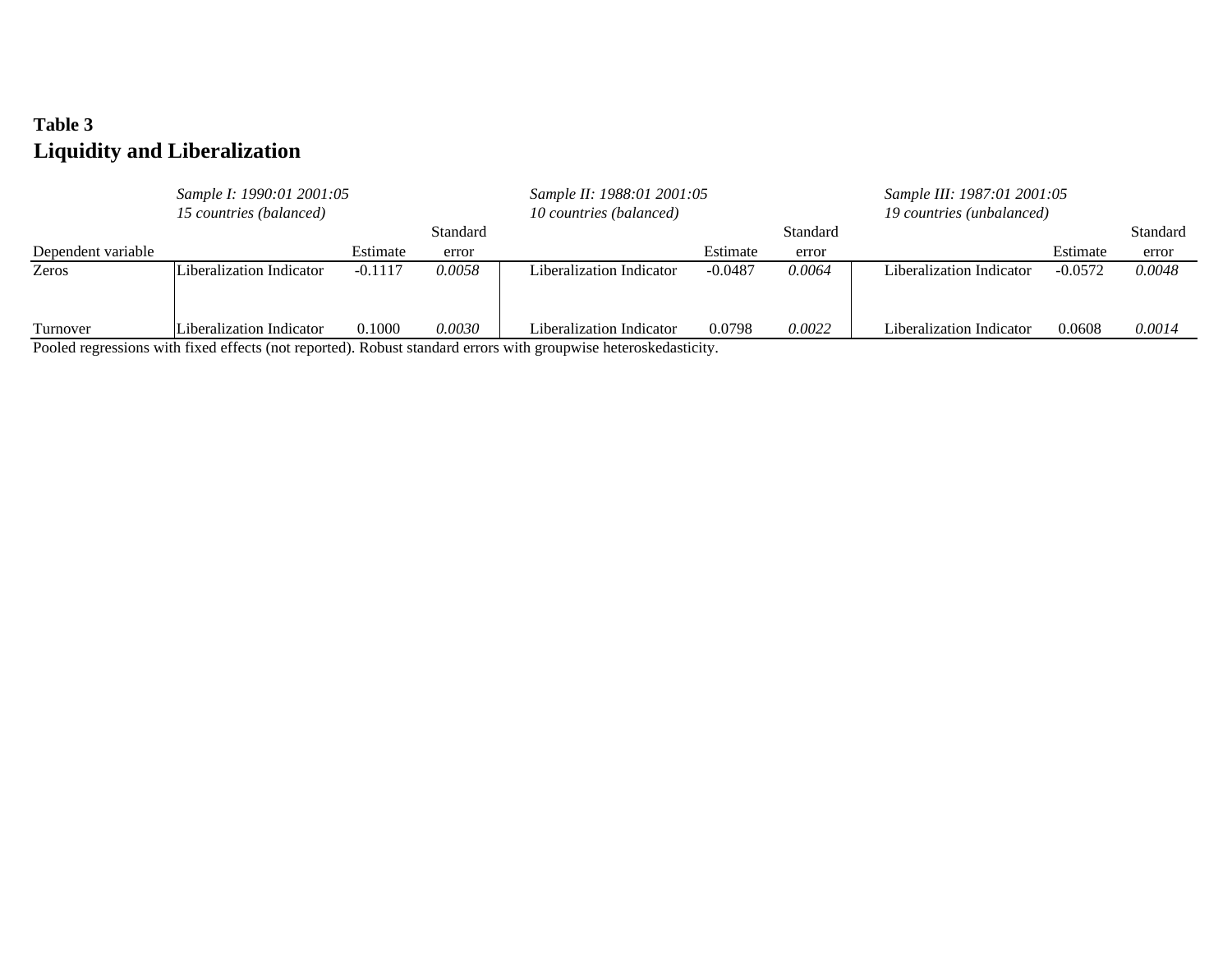# **Table 4 Returns and Liquidity**

|                                   | Sample I: 1990.01-2001.05<br>15 countries (balanced)<br>Standard |        | 10 countries (balanced) | Sample II: 1988.01-2001.05 | Sample III: 1987:01 2001:05<br>19 countries (unbalanced) |          |  |
|-----------------------------------|------------------------------------------------------------------|--------|-------------------------|----------------------------|----------------------------------------------------------|----------|--|
|                                   |                                                                  |        |                         | Standard                   |                                                          | Standard |  |
|                                   | Estimate                                                         | error  | Estimate                | error                      | Estimate                                                 | error    |  |
| <b>ILLIQ</b>                      | 0.1174                                                           | 0.0462 | 0.1100                  | 0.0473                     | 0.0858                                                   | 0.0239   |  |
| <b>ILLIQ</b>                      | 0.1246                                                           | 0.0922 | $-0.0044$               | 0.0663                     | 0.0334                                                   | 0.0485   |  |
| Liberalization indicator          | 0.0826                                                           | 0.3910 | $-0.5376$               | 0.2399                     | $-0.3293$                                                | 0.2040   |  |
| ILLIQ*Liberalization indicator    | 0.0011                                                           | 0.0873 | 0.1599                  | 0.0643                     | 0.0606                                                   | 0.0492   |  |
| Turnover                          | $-0.0352$                                                        | 0.0495 | 0.0032                  | 0.0565                     | $-0.0165$                                                | 0.0208   |  |
| Turnover                          | $-0.1805$                                                        | 0.1806 | 0.0505                  | 0.1005                     | 0.0749                                                   | 0.0904   |  |
| Liberalization indicator          | $-0.0594$                                                        | 0.1159 | $-0.0641$               | 0.1235                     | $-0.0804$                                                | 0.0409   |  |
| Turnover*Liberalization indicator | 0.1527                                                           | 0.1775 | $-0.0532$               | 0.0976                     | $-0.0911$                                                | 0.0903   |  |
| Dividend yield                    | 2.6998                                                           | 2.9027 | 4.4140                  | 2.5492                     | 2.1560                                                   | 0.9599   |  |
| Dividend yield                    | $-1.6812$                                                        | 7.3380 | $-1.3094$               | 3.7243                     | 0.3583                                                   | 1.1687   |  |
| Liberalization indicator          | $-0.2829$                                                        | 0.2462 | $-0.2828$               | 0.1579                     | $-0.1774$                                                | 0.0777   |  |
| Dividend Yield*Liberalization in  | 4.5432                                                           | 7.3639 | 8.8340                  | 4.2756                     | 2.9803                                                   | 2.0790   |  |

The dependent variable is returns.

Pooled regressions with fixed effects (not reported). Robust standard errors with groupwise heteroskedasticity.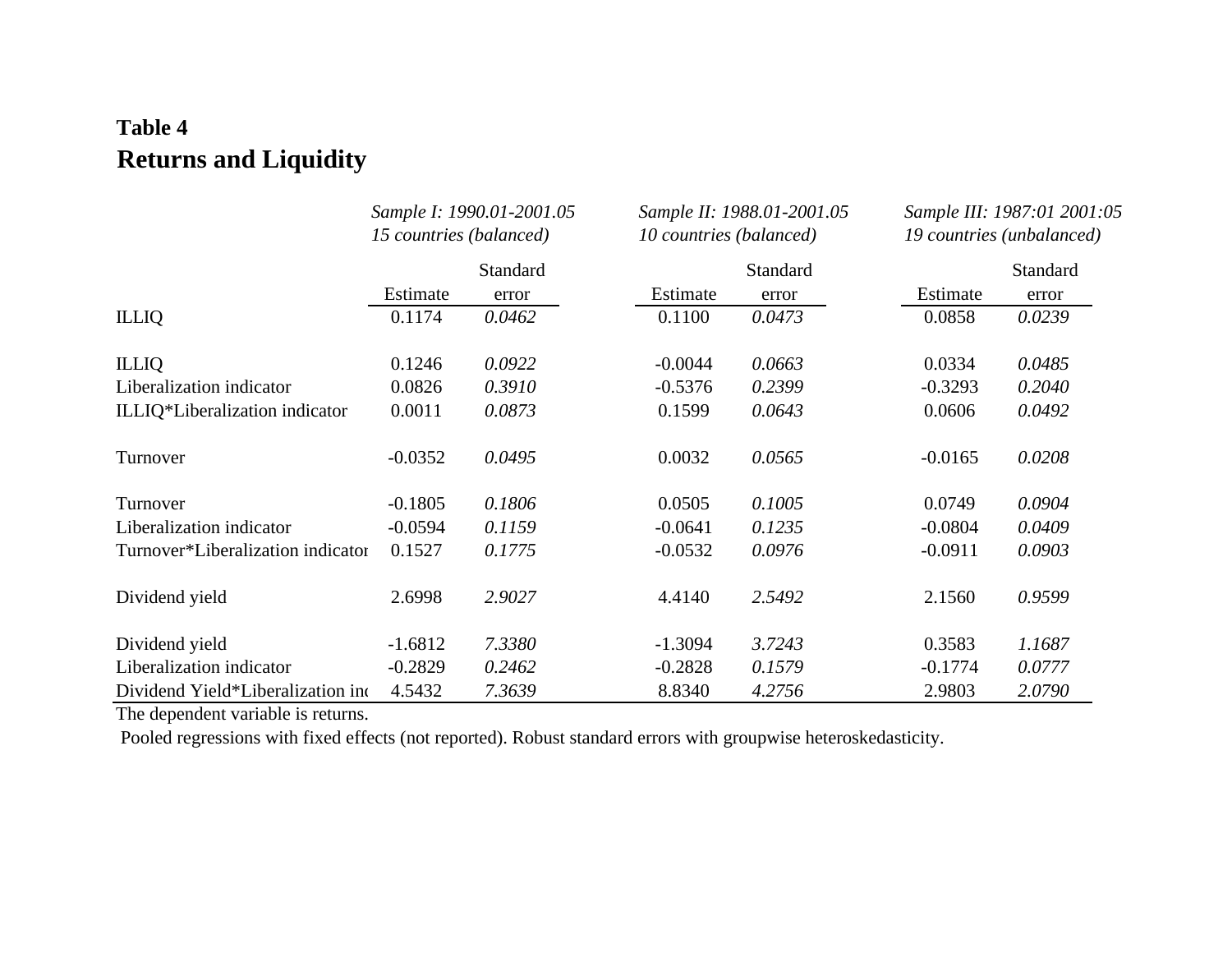## **Table 5 Vector Autoregression Bivariate: Returns and ILLIQ**

|                                                                     | Sample I        |        | Sample II |          |  |
|---------------------------------------------------------------------|-----------------|--------|-----------|----------|--|
|                                                                     | <b>Standard</b> |        |           | Standard |  |
| <b>Dependent variable: Returns</b>                                  | Estimate        | error  | Estimate  | error    |  |
| Returns                                                             | 0.0840          | 0.0219 | 0.0708    | 0.0250   |  |
| <b>ILLIQ</b>                                                        | 0.1421          | 0.0469 | 0.1108    | 0.0510   |  |
| Official liberalization indicator                                   | 0.2129          | 0.1448 | $-0.0576$ | 0.1377   |  |
| Dependent variable: ILLIQ                                           |                 |        |           |          |  |
| Returns                                                             | $-0.0251$       | 0.0063 | $-0.0276$ | 0.0069   |  |
| <b>ILLIQ</b>                                                        | 0.7993          | 0.0133 | 0.8050    | 0.0147   |  |
| Official liberalization indicator                                   | $-0.1221$       | 0.0455 | $-0.0947$ | 0.0344   |  |
| <b>Cholesky decomposition of VAR-COV matrix: Pre liberalization</b> |                 |        |           |          |  |
| $c_1$ 1                                                             | 1.6350          | 0.0922 | 2.1770    | 0.0983   |  |
| $c_2$ 1                                                             | $-0.0337$       | 0.0428 | $-0.1136$ | 0.0301   |  |
| $c_2$ 22                                                            | 0.5347          | 0.0302 | 0.4615    | 0.0210   |  |
| Cholesky decomposition of VAR-COV matrix: Post liberalization       |                 |        |           |          |  |
| $c_{11}$                                                            | 1.5190          | 0.0248 | 1.5500    | 0.0300   |  |
| $c_2$ 1                                                             | $-0.0772$       | 0.0099 | $-0.0748$ | 0.0123   |  |
| $c_2$                                                               | 0.4253          | 0.0069 | 0.4475    | 0.0087   |  |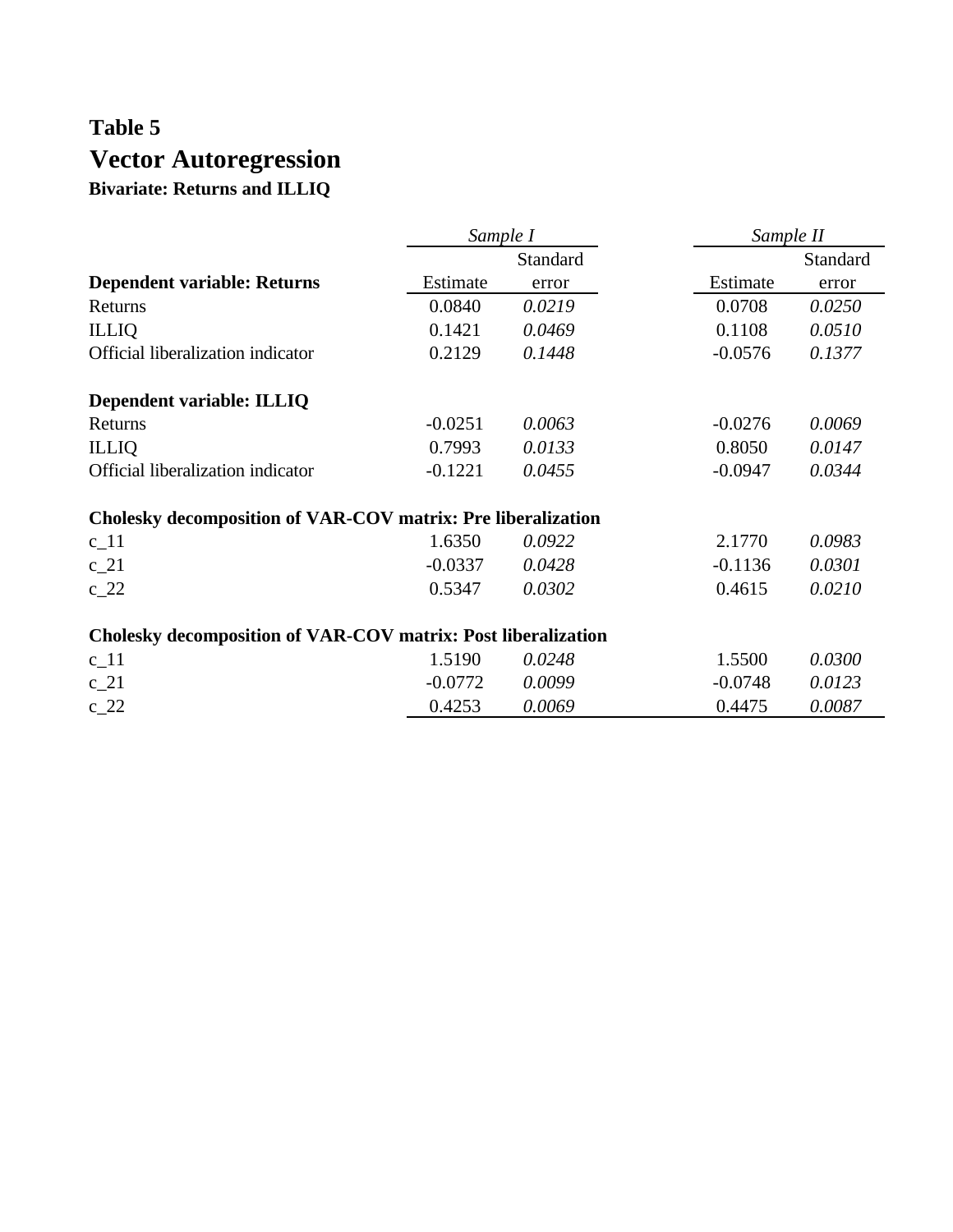# **Table 6 Vector Autoregression**

**Trivariate: Returns, ILLIQ, and Turnover**

|                                                                     | Sample I  |          | Sample II |          |  |
|---------------------------------------------------------------------|-----------|----------|-----------|----------|--|
|                                                                     |           | Standard |           | Standard |  |
| <b>Dependent variable: Returns</b>                                  | Estimate  | error    | Estimate  | error    |  |
| Returns                                                             | 0.0893    | 0.0221   | 0.0736    | 0.0252   |  |
| <b>ILLIQ</b>                                                        | 0.1373    | 0.0482   | 0.1047    | 0.0510   |  |
| Turnover                                                            | $-0.0276$ | 0.0584   | $-0.0252$ | 0.0659   |  |
| Official liberalization indicator                                   | 0.2068    | 0.1441   | $-0.0573$ | 0.1471   |  |
| Dependent variable: ILLIQ                                           |           |          |           |          |  |
| Returns                                                             | $-0.0264$ | 0.0064   | $-0.0291$ | 0.0677   |  |
| <b>ILLIQ</b>                                                        | 0.8010    | 0.0138   | 0.8114    | 0.0070   |  |
| Turnover                                                            | 0.0238    | 0.0168   | 0.0298    | 0.0029   |  |
| Official liberalization indicator                                   | $-0.1264$ | 0.0457   | $-0.0979$ | 0.0345   |  |
| <b>Dependent variable: Turnover</b>                                 |           |          |           |          |  |
| Returns                                                             | 0.0193    | 0.0053   | 0.0233    | 0.0062   |  |
| <b>ILLIQ</b>                                                        | 0.0325    | 0.0116   | 0.1721    | 0.0898   |  |
| Turnover                                                            | 0.7852    | 0.0143   | 0.7672    | 0.0169   |  |
| Official liberalization indicator                                   | 0.0944    | 0.0292   | 0.0636    | 0.0312   |  |
| <b>Cholesky decomposition of VAR-COV matrix: Pre liberalization</b> |           |          |           |          |  |
| $c_1$ 11                                                            | 1.6350    | 0.0922   | 2.1780    | 0.0984   |  |
| $c_2$ 1                                                             | $-0.0334$ | 0.0427   | $-0.1137$ | 0.0301   |  |
| $c_2$ 22                                                            | 0.5353    | 0.0302   | 0.4614    | 0.0210   |  |
| $c_{31}$                                                            | 0.0124    | 0.0245   | 0.0527    | 0.0276   |  |
| $c_32$                                                              | $-0.0904$ | 0.0240   | $-0.1346$ | 0.0269   |  |
| $c_{33}$                                                            | 0.2925    | 0.0167   | 0.4066    | 0.0185   |  |
| Cholesky decomposition of VAR-COV matrix: Post liberalization       |           |          |           |          |  |
| $c_{11}$                                                            | 1.5210    | 0.0249   | 1.5500    | 0.0300   |  |
| $c_2$ 1                                                             | $-0.0772$ | 0.0100   | $-0.0747$ | 0.0123   |  |
| $c_2$ 22                                                            | 0.4262    | 0.0070   | 0.4471    | 0.0087   |  |
| $c_{31}$                                                            | 0.0879    | 0.0086   | 0.1099    | 0.0109   |  |
| $c_{32}$                                                            | $-0.1068$ | 0.0083   | $-0.1296$ | 0.0104   |  |
| $c_{33}$                                                            | 0.3512    | 0.0058   | 0.3664    | 0.0071   |  |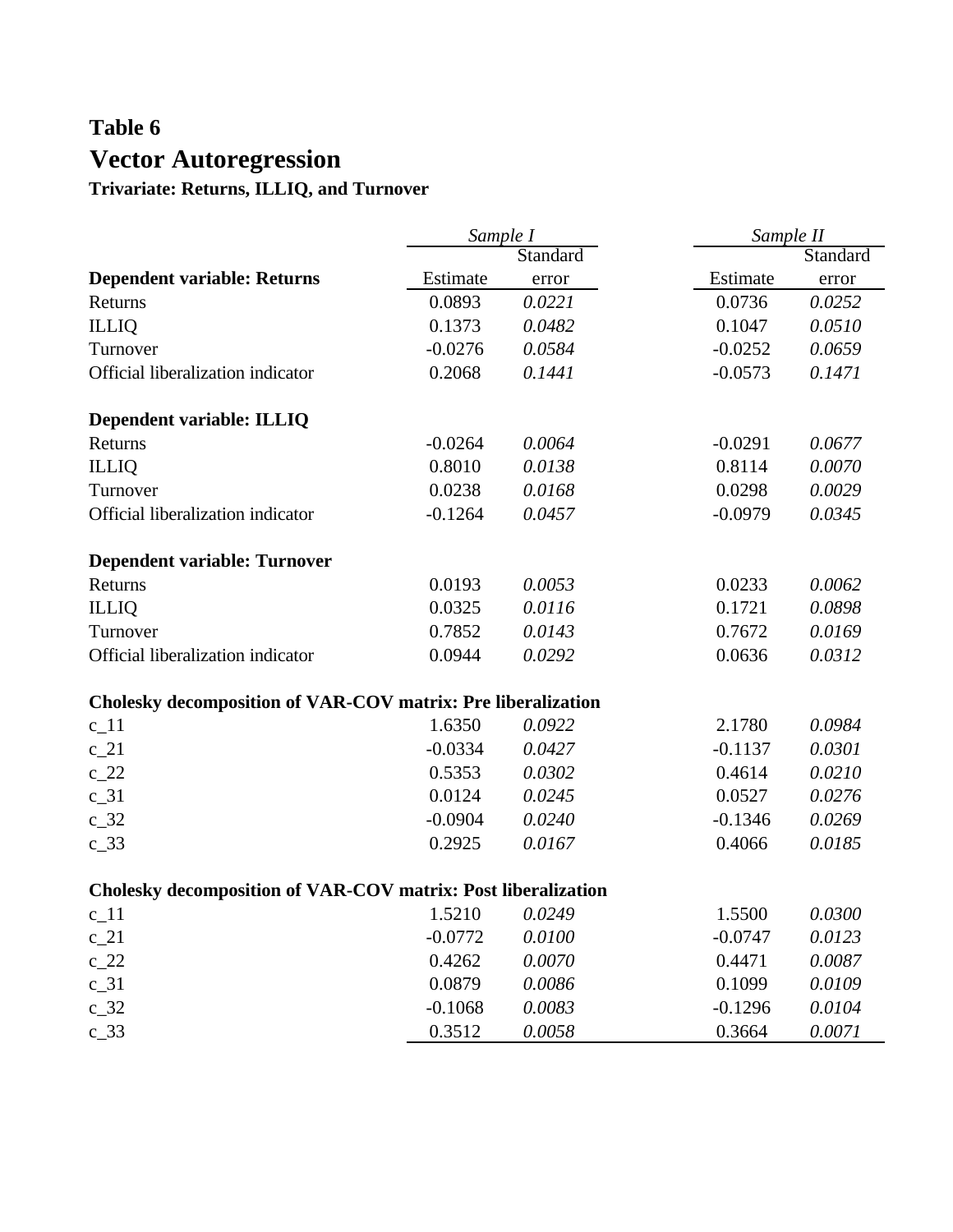# **Table 7 Vector Autoregression**

**Trivariate: Returns, ILLIQ, and Dividend Yield**

|                                                               | Sample I  |          |           | Sample II |
|---------------------------------------------------------------|-----------|----------|-----------|-----------|
|                                                               |           | Standard |           | Standard  |
| <b>Dependent variable: Returns</b>                            | Estimate  | error    | Estimate  | error     |
| Returns                                                       | 0.0892    | 0.0221   | 0.0759    | 0.0252    |
| <b>ILLIQ</b>                                                  | 0.1457    | 0.0512   | 0.0844    | 0.0554    |
| Dividend yield                                                | $-0.2106$ | 2.6770   | 3.7460    | 3.1170    |
| Official liberalization indicator                             | 0.1921    | 0.1434   | $-0.0141$ | 0.1536    |
| Dependent variable: ILLIQ                                     |           |          |           |           |
| Returns                                                       | $-0.0206$ | 0.0063   | $-0.0250$ | 0.0069    |
| <b>ILLIQ</b>                                                  | 0.7742    | 0.0143   | 0.7872    | 0.0157    |
| Dividend yield                                                | 3.5320    | 0.7446   | 2.6670    | 0.8563    |
| Official liberalization indicator                             | $-0.0868$ | 0.0458   | $-0.0679$ | 0.0354    |
| Dependent variable: Dividend yield                            |           |          |           |           |
| Returns                                                       | $-0.0001$ | 0.0001   | $-0.0002$ | 0.0001    |
| <b>ILLIQ</b>                                                  | 0.0005    | 0.0002   | 0.0044    | 0.0002    |
| Dividend yield                                                | 0.9008    | 0.0098   | 0.8549    | 0.0128    |
| Official liberalization indicator                             | $-0.0005$ | 0.0011   | $-0.0019$ | 0.0007    |
| Cholesky decomposition of VAR-COV matrix: Pre liberalization  |           |          |           |           |
| $c_1$ 1                                                       | 1.6340    | 0.0922   | 2.1810    | 0.0987    |
| $c_2$ 21                                                      | $-0.0357$ | 0.0425   | $-0.1114$ | 0.0298    |
| $c_2$                                                         | 0.5309    | 0.0301   | 0.4579    | 0.0208    |
| $c_31$                                                        | $-0.0081$ | 0.0012   | $-0.0017$ | 0.0007    |
| $c_32$                                                        | 0.0016    | 0.0011   | 0.0011    | 0.0007    |
| $c_{33}$                                                      | 0.0142    | 0.0008   | 0.0103    | 0.0005    |
| Cholesky decomposition of VAR-COV matrix: Post liberalization |           |          |           |           |
| $c_{11}$                                                      | 1.5190    | 0.0248   | 1.5490    | 0.0300    |
| $c_2$ 1                                                       | $-0.0773$ | 0.0098   | $-0.0763$ | 0.0123    |
| $c_2$ 22                                                      | 0.4231    | 0.0069   | 0.4463    | 0.0086    |
| $c_{31}$                                                      | $-0.0023$ | 0.0001   | $-0.0025$ | 0.0002    |
| $c_{32}$                                                      | 0.0003    | 0.0001   | 0.0003    | 0.0002    |
| $c_{33}$                                                      | 0.0045    | 0.0008   | 0.0057    | 0.0001    |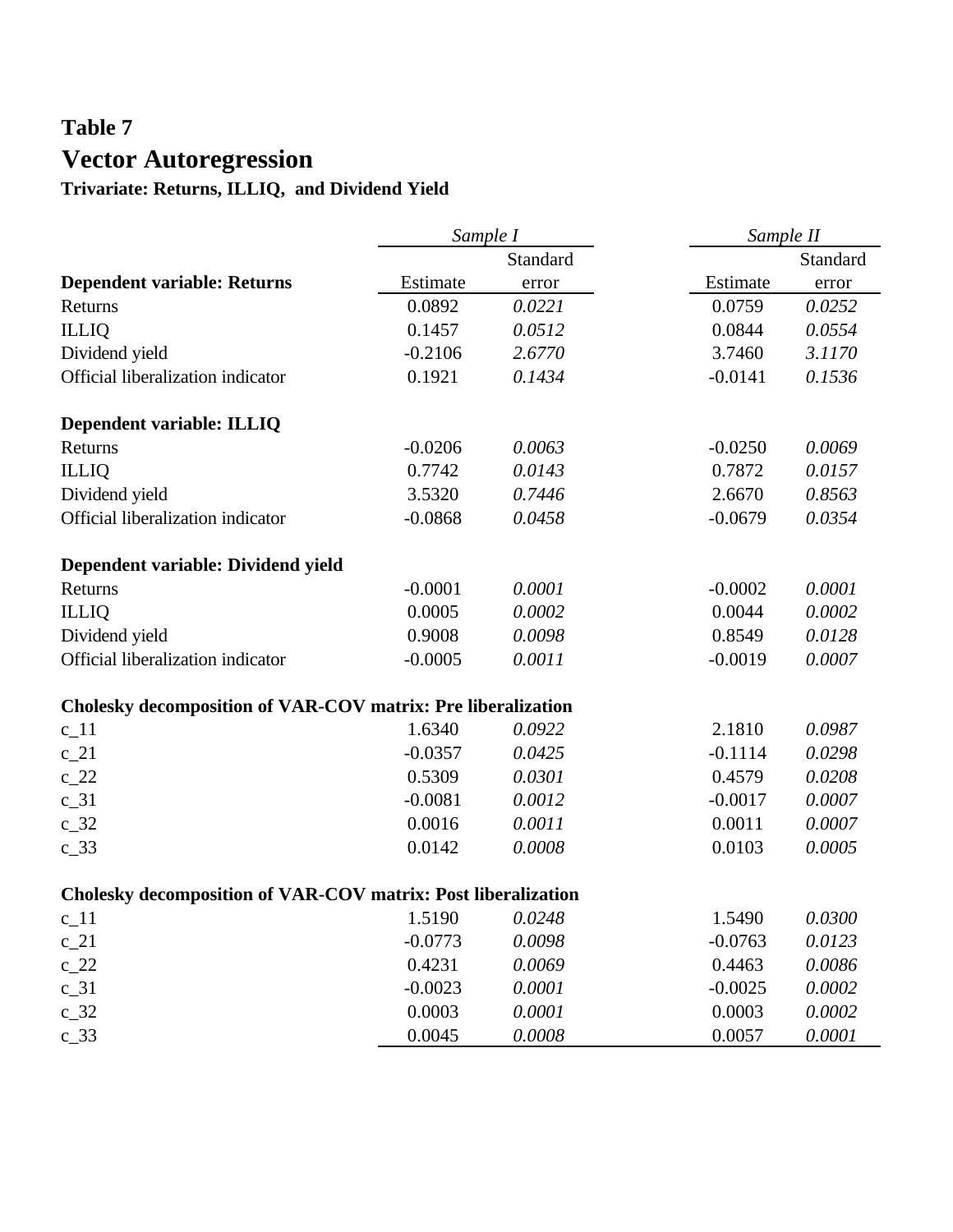## **Table 8 Vector Autoregression**

**Quadravariate: Returns, ILLIQ, Turnover, and Dividend yield**

|                                                               | Sample I  |          | Sample II           |  |  |  |
|---------------------------------------------------------------|-----------|----------|---------------------|--|--|--|
|                                                               |           | Standard | Standard            |  |  |  |
| <b>Dependent variable: Returns</b>                            | Estimate  | error    | Estimate<br>error   |  |  |  |
| Returns                                                       | 0.0943    | 0.0222   | 0.0785<br>0.0252    |  |  |  |
| <b>ILLIQ</b>                                                  | 0.1404    | 0.0489   | 0.0785<br>0.0566    |  |  |  |
| Turnover                                                      | $-0.0276$ | 0.0579   | 0.0601<br>$-0.0110$ |  |  |  |
| Dividend yield                                                | $-0.0978$ | 1.6730   | 4.0800<br>3.1280    |  |  |  |
| Official liberalization indicator                             | 0.1874    | 0.1438   | $-0.0088$<br>0.1282 |  |  |  |
| Dependent variable: ILLIQ                                     |           |          |                     |  |  |  |
| Returns                                                       | $-0.0221$ | 0.0064   | $-0.0267$<br>0.0070 |  |  |  |
| <b>ILLIQ</b>                                                  | 0.7762    | 0.0146   | 0.7940<br>0.0160    |  |  |  |
| Turnover                                                      | 0.0274    | 0.0167   | 0.0373<br>0.0189    |  |  |  |
| Dividend yield                                                | 3.5390    | 0.7434   | 2.8570<br>0.8621    |  |  |  |
| Official liberalization indicator                             | $-0.0918$ | 0.0459   | $-0.0700$<br>0.0351 |  |  |  |
| <b>Dependent variable: Turnover</b>                           |           |          |                     |  |  |  |
| Returns                                                       | 0.0180    | 0.0054   | 0.0063<br>0.0215    |  |  |  |
| <b>ILLIQ</b>                                                  | 0.0403    | 0.0124   | 0.0391<br>0.0143    |  |  |  |
| Turnover                                                      | 0.7843    | 0.0142   | 0.7612<br>0.0168    |  |  |  |
| Dividend yield                                                | $-1.0650$ | 0.5714   | 0.7773<br>$-2.2150$ |  |  |  |
| Official liberalization indicator                             | 0.0838    | 0.0300   | 0.0417<br>0.0324    |  |  |  |
| Dependent variable: Dividend yield                            |           |          |                     |  |  |  |
| Returns                                                       | $-0.0001$ | 0.0001   | $-0.0002$<br>0.0001 |  |  |  |
| <b>ILLIQ</b>                                                  | 0.0004    | 0.0002   | 0.0006<br>0.0002    |  |  |  |
| Turnover                                                      | 0.0000    | 0.0002   | $-0.0003$<br>0.0003 |  |  |  |
| Dividend yield                                                | 0.8993    | 0.0092   | 0.0129<br>0.8521    |  |  |  |
| Official liberalization indicator                             | $-0.0005$ | 0.0011   | $-0.0019$<br>0.0007 |  |  |  |
| Cholesky decomposition of VAR-COV matrix: Pre liberalization  |           |          |                     |  |  |  |
| $c_1$ 1                                                       | 1.6340    | 0.0921   | 2.1830<br>0.0988    |  |  |  |
| $c_2$ 1                                                       | $-0.0352$ | 0.0426   | 0.0298<br>$-0.1113$ |  |  |  |
| $c_2$ 22                                                      | 0.5320    | 0.0302   | 0.0208<br>0.4578    |  |  |  |
| $c_31$                                                        | 0.0128    | 0.0245   | 0.0497<br>0.0277    |  |  |  |
| $c_32$                                                        | $-0.0925$ | 0.0242   | 0.0270<br>$-0.1337$ |  |  |  |
| $c_{33}$                                                      | 0.2932    | 0.0168   | 0.4078<br>0.0186    |  |  |  |
| $c_41$                                                        | $-0.0081$ | 0.0012   | $-0.0017$<br>0.0007 |  |  |  |
| $c_42$                                                        | 0.0016    | 0.0011   | 0.0011<br>0.0007    |  |  |  |
| $c_{43}$                                                      | 0.0003    | 0.0011   | 0.0001<br>0.0007    |  |  |  |
| $c_44$                                                        | 0.0142    | 0.0008   | 0.0103<br>0.0005    |  |  |  |
| Cholesky decomposition of VAR-COV matrix: Post liberalization |           |          |                     |  |  |  |
| $c_1$ 11                                                      | 1.5210    | 0.0249   | 0.0300<br>1.5490    |  |  |  |
| $c_2$ 21                                                      | $-0.0772$ | 0.0099   | 0.0123<br>$-0.0762$ |  |  |  |
| $c_2$ 22                                                      | 0.4238    | 0.0069   | 0.4456<br>0.0086    |  |  |  |
| $c_31$                                                        | 0.0880    | 0.0086   | 0.1113<br>0.0108    |  |  |  |
| $c_32$                                                        | $-0.1053$ | 0.0083   | $-0.1271$<br>0.0103 |  |  |  |
| $c_{33}$                                                      | 0.3512    | 0.0058   | 0.3655<br>0.0071    |  |  |  |
| $c_41$                                                        | $-0.0023$ | 0.0001   | $-0.0025$<br>0.0002 |  |  |  |
| $c_42$                                                        | 0.0003    | 0.0001   | 0.0003<br>0.0002    |  |  |  |
| $c_{43}$                                                      | 0.0001    | 0.0001   | 0.0002<br>0.0002    |  |  |  |
| $c_44$                                                        | 0.0045    | 0.0001   | 0.0057<br>0.0001    |  |  |  |